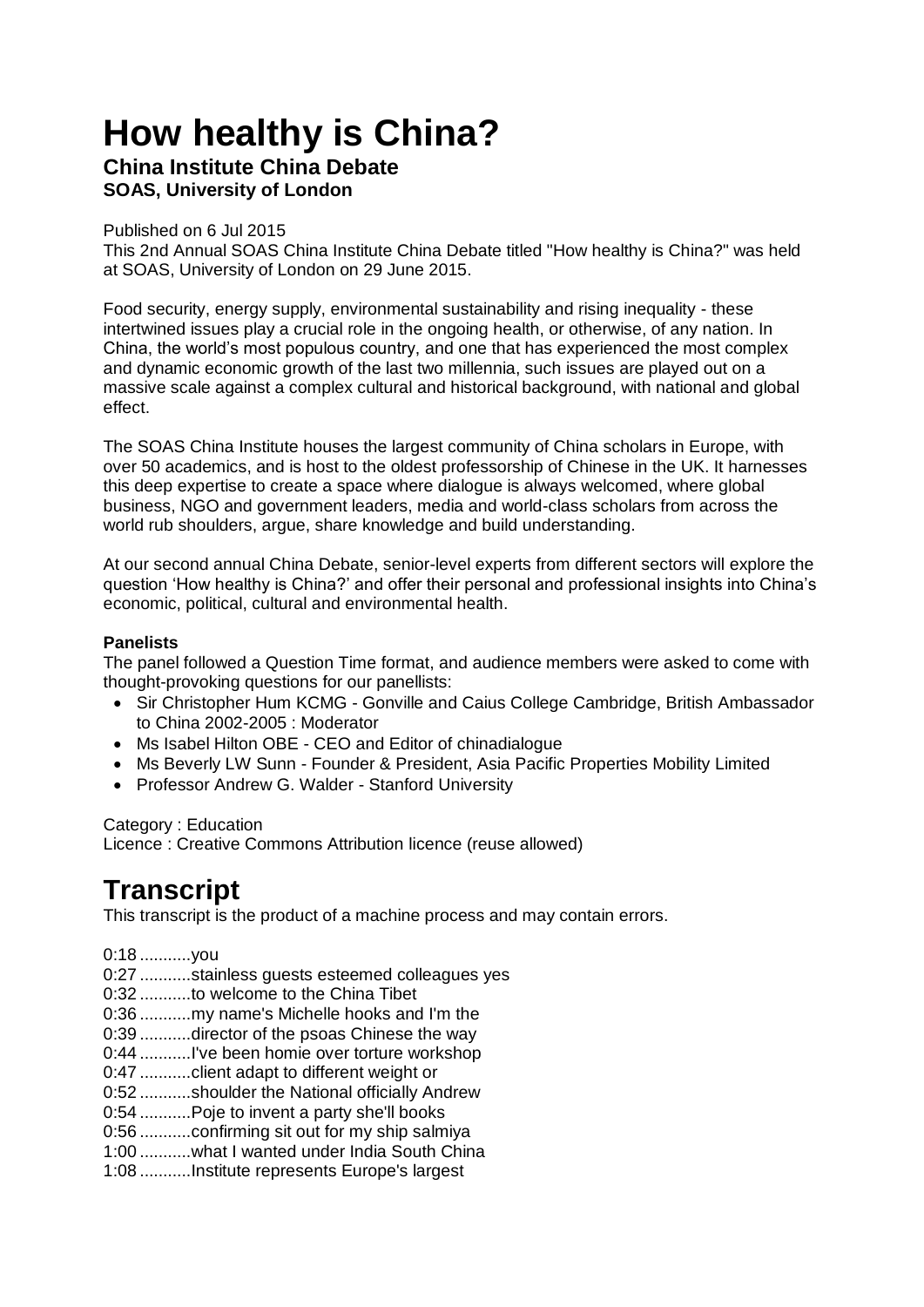1:10 ...........community of China scholars yes we do 1:14 ...........speak Chinese we teach and study child 1:18 ...........across a wider range of disciplines and 1:20 ...........in greater complexity than any other 1:23 ...........institution were also very focused so a 1:28 ...........stallion Street also harbors an explicit 1:30 ...........intention to promote dialogue about 1:32 ...........China between those who work in academia 1:35 ...........in business in government and NGOs and 1:40 ...........in the media and your China debate 1:44 ...........epitomizes this year's debate will 1:48 ...........devote itself to dialogue about the 1:51 ...........social economic environmental and 1:54 ...........cultural health education it's my 1:58 ...........distinct pleasure to introduce you to 2:02 ...........the moderator 2:04 ...........debate Sir Christopher Hum. Sir 2:08 ...........Christopher has an extremely 2:09 ...........distinguished career British diplomatic 2:11 ...........service culminating holding the coast of 2:14 ...........commodities ambassador to time he also 2:17 ...........recently served this master of God wanna 2:20 ...........keys college at the University is 2:23 ...........mischief observer an analyst in Chinese 2:25 ...........affairs and I'm delighted to say is 2:28 ...........currently registered as fast as a 2:30 ...........student now hand over Sir Christopher 2:33 ...........will introduce the other panelists 2:35 ...........formats tonight's event please join me 2:46 ...........usual attention we're leaving a shorter 2:49 ...........line i will switch back to english to 2:53 ...........say thank you very much for that so 2:54 ...........introduction it is correct right now a 2:58 ...........graduate student in service it wasn't 3:00 ...........here I would be revising for next week's 3:02 ...........exam on Southeast Asian art but then he 3:07 ...........was straight into the introduction of 3:10 ...........very distinguished set on my left I have 3:16 ...........a very soon evan is one of the first 3:19 ...........American female entrepreneurs to 3:22 ...........establish a real estate and relocation 3:25 ...........firm in East Asia first Hong Kong and 3:29 ...........then she expanded into China in 1995 3:33 ...........she's based in Hong Kong but travels all 3:38 ...........time in mainland China secondly we have 3:43 ...........professor Andrew Walter he has a chair 3:48 ...........School of Humanities and Sciences at 3:50 ...........Stanford is a member of the department 3:53 ...........of sociology and also husband Institute 3:57 ...........of International Studies his previously 4:00 ...........told her to Columbia Harvard and Hong 4:03 ...........Kong 4:04 ...........do science and technology he's written 4:07 ...........extensively on China at his latest book 4:10 ...........which has come out this year is China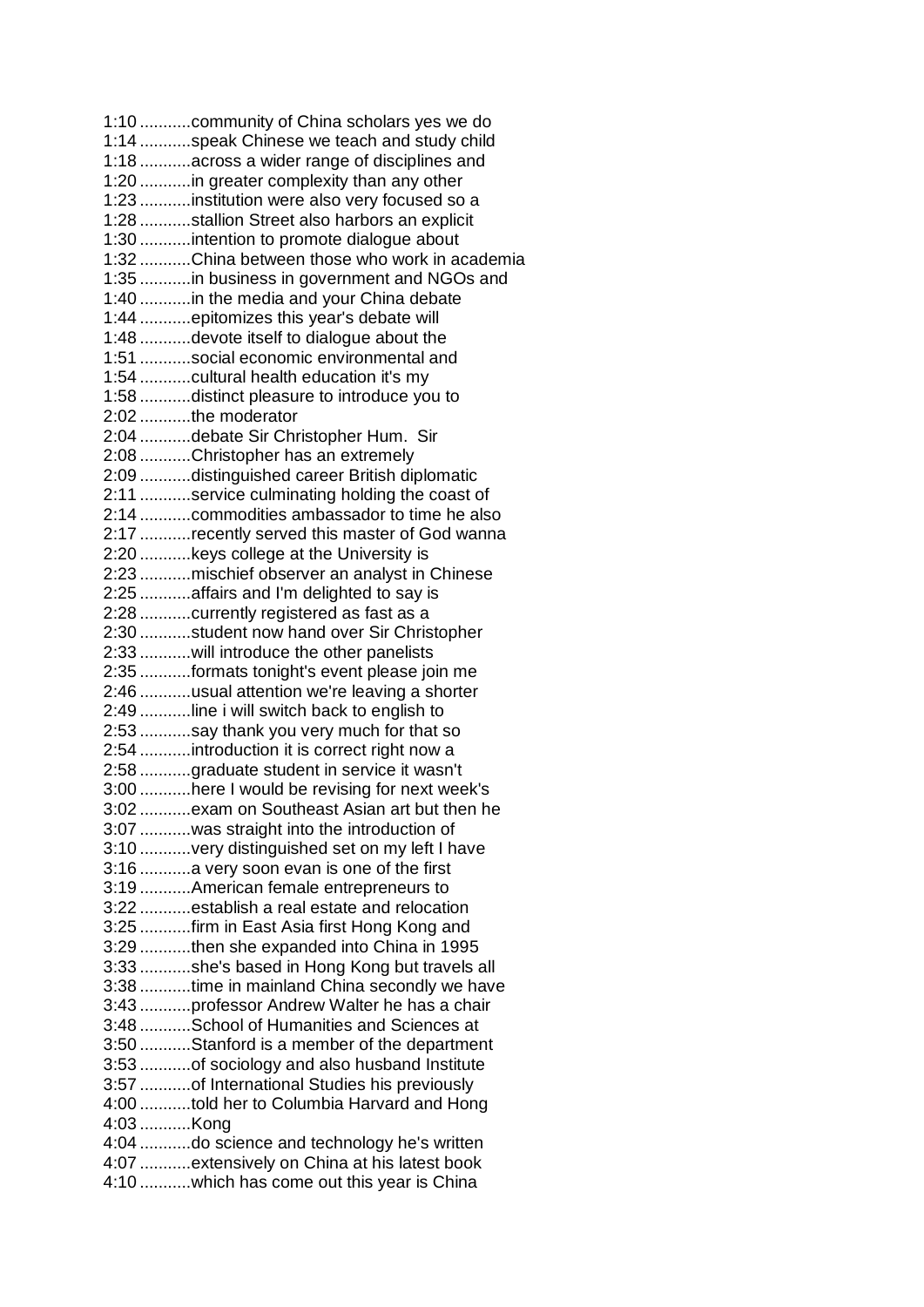4:13 ...........under Mao a revolution derailed and then 4:19 ...........garland on my far left we have is about 4:22 ...........hilton she's based in london a writer 4:25 ...........broadcaster she has reported from around 4:29 ...........the globe she is the founder and editor 4:32 ...........of china dialogue which many of you know 4:35 ...........has a bilingual what would you call it 4:39 ...........web-based magazine dealing with 4:42 ...........environmental issues very affluent she 4:46 ...........has room for BBC radio television and 4:49 ...........for a number of the press written media 4:53 ...........as well now if i can just explain how 4:58 ...........the evening is going to run first I need 5:02 ...........to ask each of the panelists to give a 5:05 ...........short presentation on our topic how 5:07 ...........healthy is China as you heard they come 5:11 ...........from different places in the world of 5:13 ...........backgrounds that's of course is the 5:16 ...........point of bringing them to bear on this 5:19 ...........subject which could be interpreted in a 5:21 ...........lot of different ways 5:22 ...........political economic social environment 5:26 ...........they'll then be a short period of 5:28 ...........discussion between the panelists I 5:30 ...........invited comments on points raised by 5:34 ...........fellows in there additional 5:36 ...........presentations I then put final part of 5:40 ...........the session that will read some 5:42 ...........questions to be answered members of the 5:46 ...........audience might not sure whether the 5:48 ...........world are we at present have been 5:50 ...........invited to put in questions in advance 5:53 ...........we have chosen some excellent questions 5:55 ...........I've invited you audience members who 5:57 ...........are here to pose that question and they 6:00 ...........will be answered by so let us begin and 6:05 ...........I will talk to Beverly to make the first 6:07 ...........presentation thank you all for the other 6:11 ...........thing here it was in nineteen eighty-two 6:14 ...........years after dating shelf hang took the 6:17 ...........monumental serve to open chata stores 6:19 ...........who West that I just stepped into China 6:22 ...........crowds of blue uniforms would walk up to 6:26 ...........industry to stare at me because I more 6:29 ...........colorful up and said look like I had 6:31 ...........come from 6:33 ...........today of course everything looks as 6:35 ...........though they've walked out of that each 6:36 ...........album or boat magazine and I came from 6:40 ...........85 by founded in relocation real estate 6:42 ...........company in Hong Kong who continued my 6:44 ...........travels to china and in the early 6:47 ...........nineties i establish a presence there in 6:49 ...........shahi then grew to break Jane Lynch 6:52 ...........guangzhou with project in over 20 cities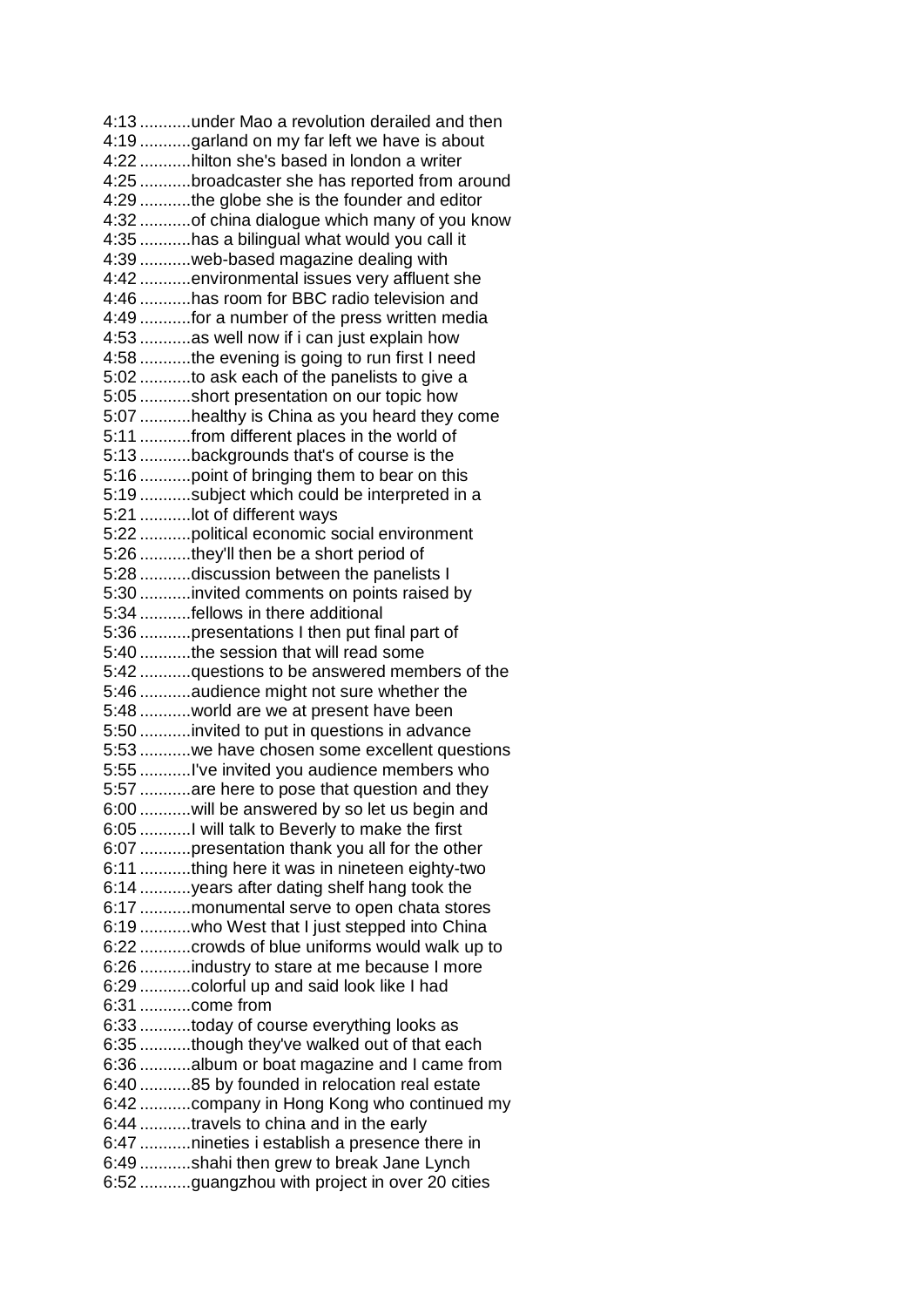6:56 ...........across china when my first employee off 7:00 ...........to me what my vision was in China I told 7:04 ...........them that it was simply to provide 7:06 ...........services with integrity to Western 7:09 ...........multinationals into when they work with 7:12 ...........Chinese companies who would want the 7:14 ...........same type of value-added services and 7:18 ...........here we are today I think we would all 7:21 ...........agree that China has enormous potential 7:24 ...........to continue to modernize yet is facing 7:26 ...........major challenges in considering the 7:29 ...........health of China their main possible 7:31 ...........metrics by which to measure your horses 7:33 ...........China's health economic growth education 7:38 ...........food safety environmental concerns 7:41 ...........political freedoms corruption the list 7:44 ...........goes on these forces are complex highly 7:47 ...........interdependent 7:49 ...........difficult to aggregate to come up with 7:51 ...........an overall assessment my opinion and 7:54 ...........rather than discuss these specific 7:56 ...........metrics overlap with mice view though it 7:59 ...........has qualified views of economics and 8:03 ...........politics I'd like to take a different 8:05 ...........approach instead having been in greater 8:09 ...........china for over 30 years i will give a 8:11 ...........humanistic perspective of the health of 8:13 ...........china after all china is comprised of 8:18 ...........each of its 1.4 billion individuals 8:24 ...........understanding how healthy chinese 8:26 ...........individuals are is another way to 8:29 ..........understand how filthy chinese as a 8:31 ...........country especially in such a highly 8:34 ...........productive society so how do you assess 8:38 ...........how healthy are China's people one way 8:41 ...........of capturing the overall thing that 8:44 ...........these many economic and social forces 8:46 ...........have a Chinese people is to look at what 8:49 ...........is important to the people of China what 8:53 ...........do people care about what needs are they 8:56 ...........trying to satisfy a good framework to 8:59 ...........analyze this question is one your wife 9:01 ...........can be familiar with Maslow's hierarchy 9:03 ...........of needs it describes the priority of a 9:08 ...........person's needs the foundation is the 9:11 ...........basis human need food water Bevacqua 1 9:17 ...........thess attain one can afford to move up a 9:19 ...........level and focus on safety 9:22 ...........javad shelter environment employment 9:26 ...........financial security health then comes the 9:30 ...........long relationships family friends the 9:34 ...........fourth is esteem gaining the respect of 9:37 ...........others material goods social stature and 9:40 ...........once all of these are achieved one can 9:43 ...........focus on self top actualization a higher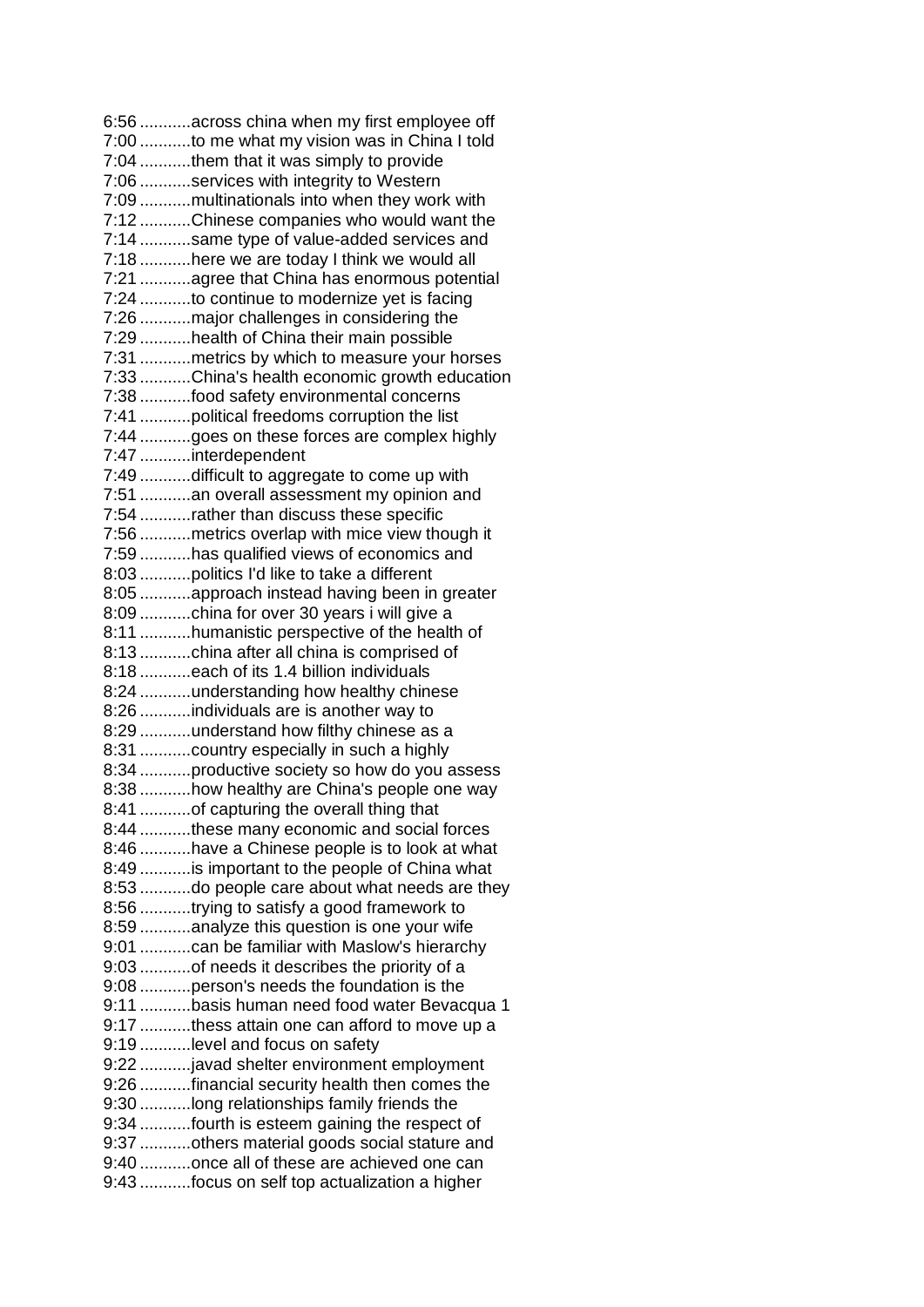9:47 ...........purpose be that religion community 9:50 ...........service for improving Society Maslow's 9:53 ...........hierarchy as a way to assess the health 9:55 ...........of a person in the grander sense of word 9:59 ...........similarly the health of the country can 10:02 .........be inward like turning what is most 10:04 .........important to it and its people survival 10:07 .........a higher purpose with something in 10:10 .........between or similar 10:12 .........the Chinese higher it differs somewhat 10:14 .........from Laszlo's China's strong collective 10:19 .........culture and values with ninety percent 10:21 .........ninety-two percent of the people need 10:24 .........Han Chinese one ethnicity one culture 10:29 .........our based on deep relationships you all 10:33 .........know that what she is one medal to be 10:37 .........Chinese culture and it is the family in 10:42 .........China relationships are not the third 10:44 .........level with a parent but are part of 10:46 .........survival one of the basis of human 10:49 .........beings that is the basis not through so 10:53 .........for today's discussion the Chinese 10:55 .........pyramid has four levels not five so 10:59 .........where is China on this modified pyramid 11:01 .........of what is most important to people the 11:03 .........dramatic shift from an agrarian society 11:06 .........to the China today is more than simply 11:08 .........the massive wealth creation that has 11:11 .........occurred people have moved quickly be on 11:14 .........the bottom tiers of hierarchy survival 11:17 .........would say be directed to esteem and this 11:20 .........has been mostly obviously manifested and 11:24 .........materialism as the simplest way to gain 11:26 .........self esteem and social status the rise 11:28 .........of the Chinese consumer and focus on 11:32 .........ludford brands and displays of wealth 11:34 .........no it's only natural and part of the 11:38 .........illusion these material displays 11:43 .........represent the first time people have 11:46 .........moved above the bottom tiers of the 11:48 .........hierarchy and generations but a growing 11:52 .........number of China's youth and leaders are 11:54 .........already moving past the desire for 11:56 .........worldly goods and our focus on broader 11:59 .........societal hood a better environment a 12:02 .........support system for the underprivileged 12:04 .........the agent their parents the eradication 12:08 .........of corruption people are increasingly 12:11 .........spending their money on enriching their 12:13 .........lives not my purchase a plus for goods 12:15 .........but by exploring their own country and 12:18 .........the world a hundred million Chinese 12:21 .........tourists travel globally in 2014 why to 12:26 .........experience and understand the cultures 12:28 .........their art their music their architecture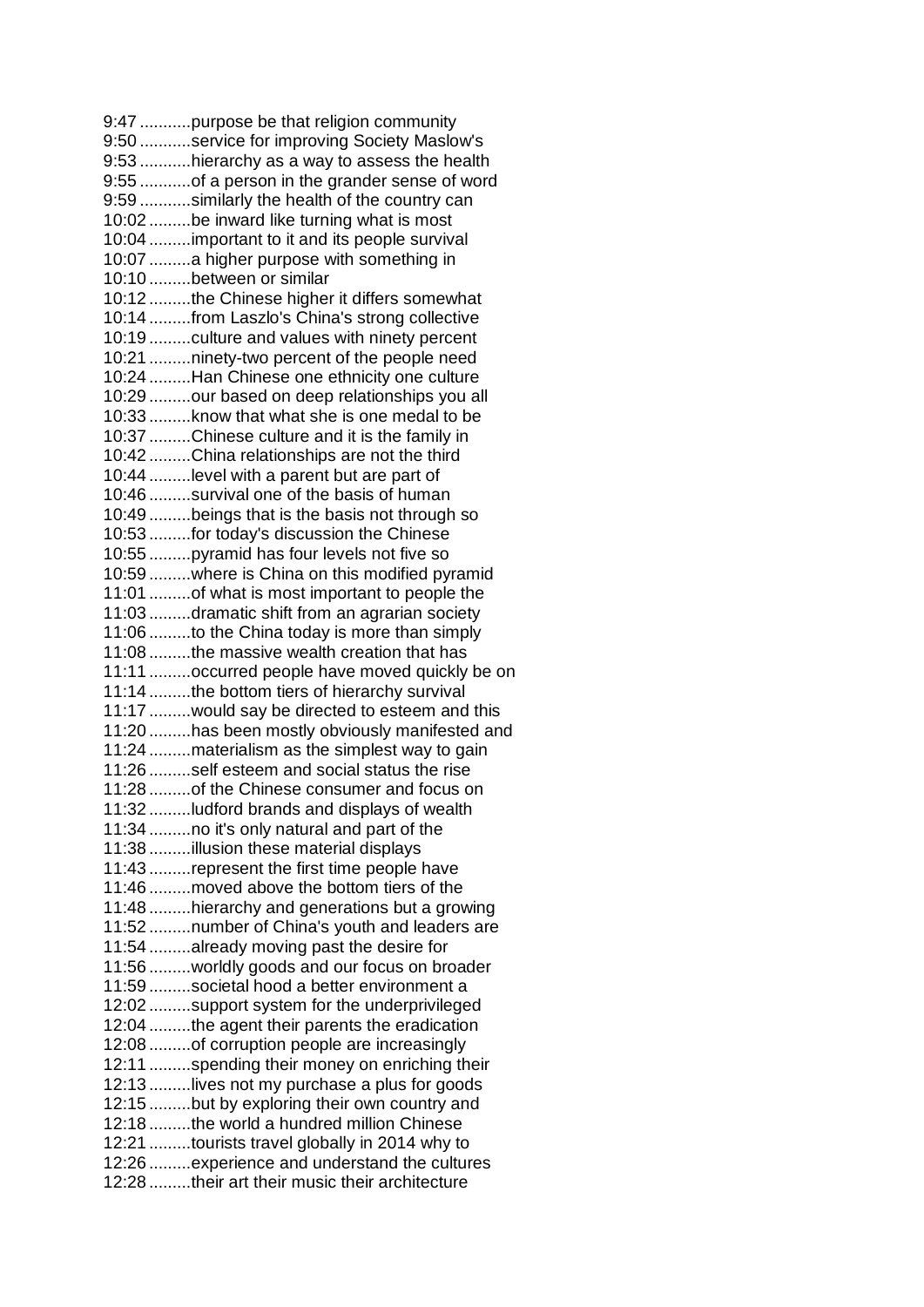12:31 .........how they do business how the society 12:34 .........functions foods that they enjoy and and 12:38 .........as they do they bring that intangible 12:41 .........souvenirs both solemnly and at the conch 12:46 .........little batteries their travel shape 12:51 .........their perception of the world and that 12:53 .........is what is important to them my business 12:56 .........is in corporate workforce mobility and 12:59 .........we have been increasingly working with 13:01 .........Chinese multinationals who are sending 13:03 .........people across the ball these beyond 13:05 .........executives are excited more often than 13:09 .........not it's not because they see the 13:11 .........International assignment is a means to 13:13 .........their career and income but they're 13:16 .........excited about the exposure and about 13:19 .........bringing home best practices to further 13:21 .........not only their career but their 13:23 .........companies but also their country their 13:27 .........focus on how they're learning can 13:28 .........benefit China's future this is their 13:32 .........self actualization their way of 13:34 .........improving Society and they are already 13:37 .........in the upper tier of this pyramid I'm 13:40 .........not saying that everyone in China's yet 13:42 .........at the top of Maslow's hierarchy there 13:44 .........is a way to phone but overall the people 13:48 .........of China have very much moving into the 13:50 .........top two reps esteem and higher purpose 13:54 .........that is help 13:57 .........but just as with a medical assessment 14:00 .........the absolute death threats are only part 14:02 .........of the story no one if your patient is 14:05 .........improving or on the decline completely 14:08 .........changes your prognosis so let's look at 14:10 .........the trend the trends i mentioned earlier 14:13 .........global truck focus on improving Society 14:16 .........these are all continuing to grow I 14:18 .........mentioned 100 million Chinese tours in 14:21 .........2014 this year only predicted to be at 14:25 .........140 million I increasingly see this in 14:29 .........my daily life and in my work every word 14:32 .........I turn and I meet young people and these 14:35 .........are people who are 35 years in power my 14:38 .........work and who are excited about the 14:41 .........future that are also recently focused on 14:44 .........integrity on learning and contributing 14:46 .........to their society fundamentally what 14:49 .........inspires me about China is the 14:51 .........tremendous sense of openness and 14:54 .........interest in the world optimism and dry 14:56 .........that I see in the every generation you 14:59 .........see this red mist in social media Weibo 15:02 .........Reverend QQ and others social media is 15:06 .........exploding and has enabled Chinese youth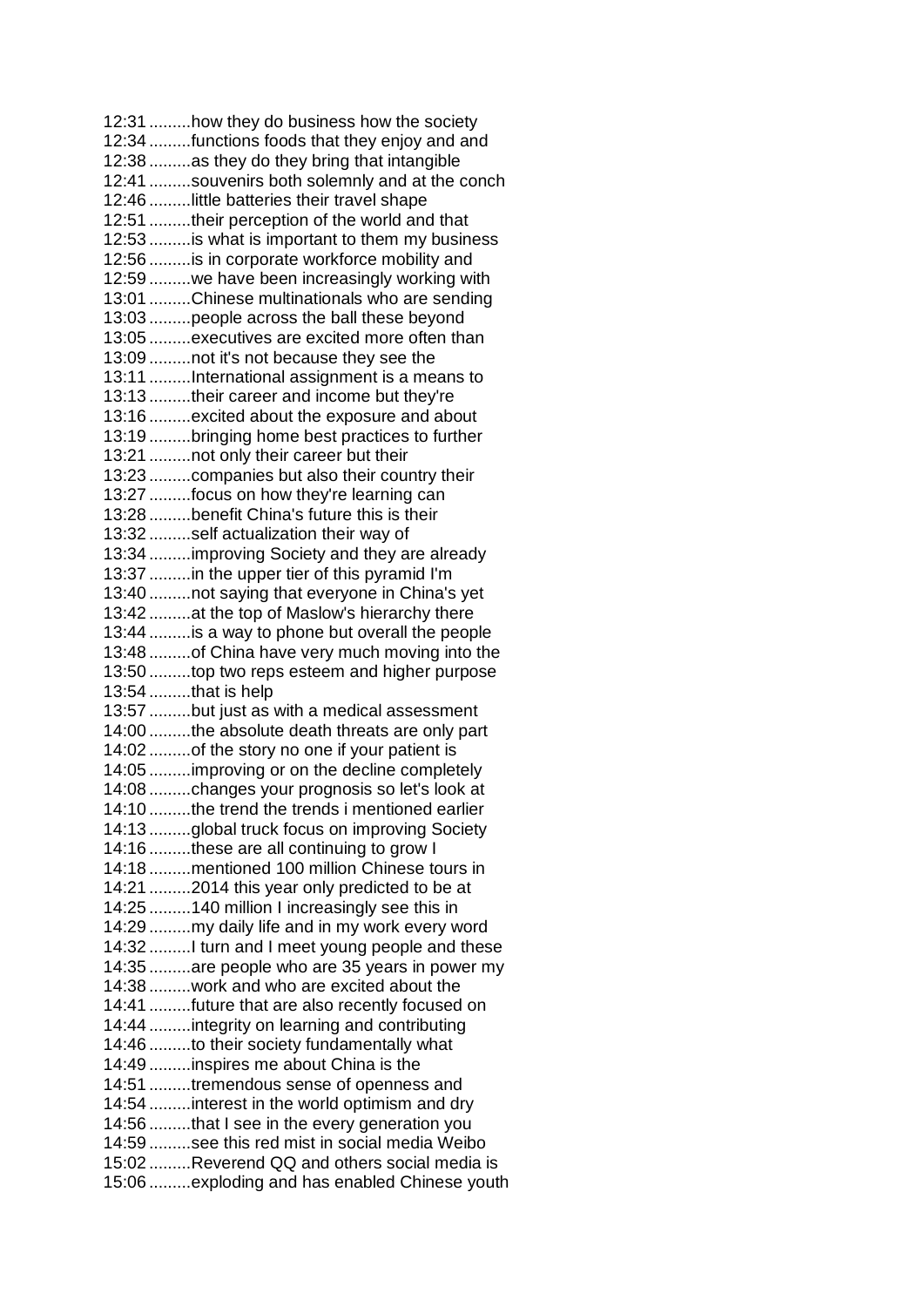15:09 .........to congregate and express what is 15:11 .........important to them what they value and 15:14 .........it's not the discussion board about the 15:16 .........latest car the trendiest fashions for 15:19 .........the latest celebrity news it's about the 15:23 .........environment food safety high standards 15:26 .........of Education and improving the social 15:29 .........good it's about integrity and doing the 15:31 .........right thing for their family for their 15:33 .........friends for their country it's about 15:35 .........their supply of purpose they are 15:38 .........increasing 15:38 .........we at the top of this pyramid because 15:40 .........they can afford to be there in 15:43 .........conclusion and rapid pace a population 15:46 .........of nearly 1.4 billion on his women from 15:49 .........the devastation of the Cultural 15:51 .........Revolution to being the second largest 15:53 .........economy and soon to be worse it has done 15:58 .........so through a tremendous vision 16:00 .........orchestration and leadership of the 16:02 .........government and drive of its people rules 16:05 .........laws directives can all be there but 16:09 .........unless you have a billion individual 16:12 .........human spirits pro-actively embracing 16:15 .........change making sacrifices seizing 16:19 .........opportunities collectively in other 16:21 .........words without shared values of what 16:24 .........people feel is important this daunting 16:27 .........growth could not have occurred China's 16:31 .........people are keenly focused on Chinese 16:33 .........challenges precisely because they can 16:35 .........afford to care about grab for 16:37 .........sustainable issues beyond their own 16:38 .........survival or they're in the medical 16:41 .........social status in other words because the 16:44 .........country is a healthy advantage 16:46 .........has been in decades and perhaps a 16:48 .........history they are collectively assembly 16:51 .........and as well as higher needs and are 16:53 .........transformed the country into responsible 16:55 .........global contributor so if you ask me how 17:00 .........healthy is China I believe that although 17:03 .........China still faced with many challenges 17:05 .........it is arguably healthy and constantly 17:09 .........focused on becoming healthier and 17:11 .........whatever people may be in mount those 17:14 .........hierarchy as individuals they are said 17:28 .........every thank you very much I think 17:30 .........there's some very holistic point said 17:33 .........that we may come back to know if he was 17:37 .........3 so 2 okay I checked the world bank 17:42 .........website this morning and last year it 17:45 .........appears that China pulled even with the 17:47 .........United States as the world's largest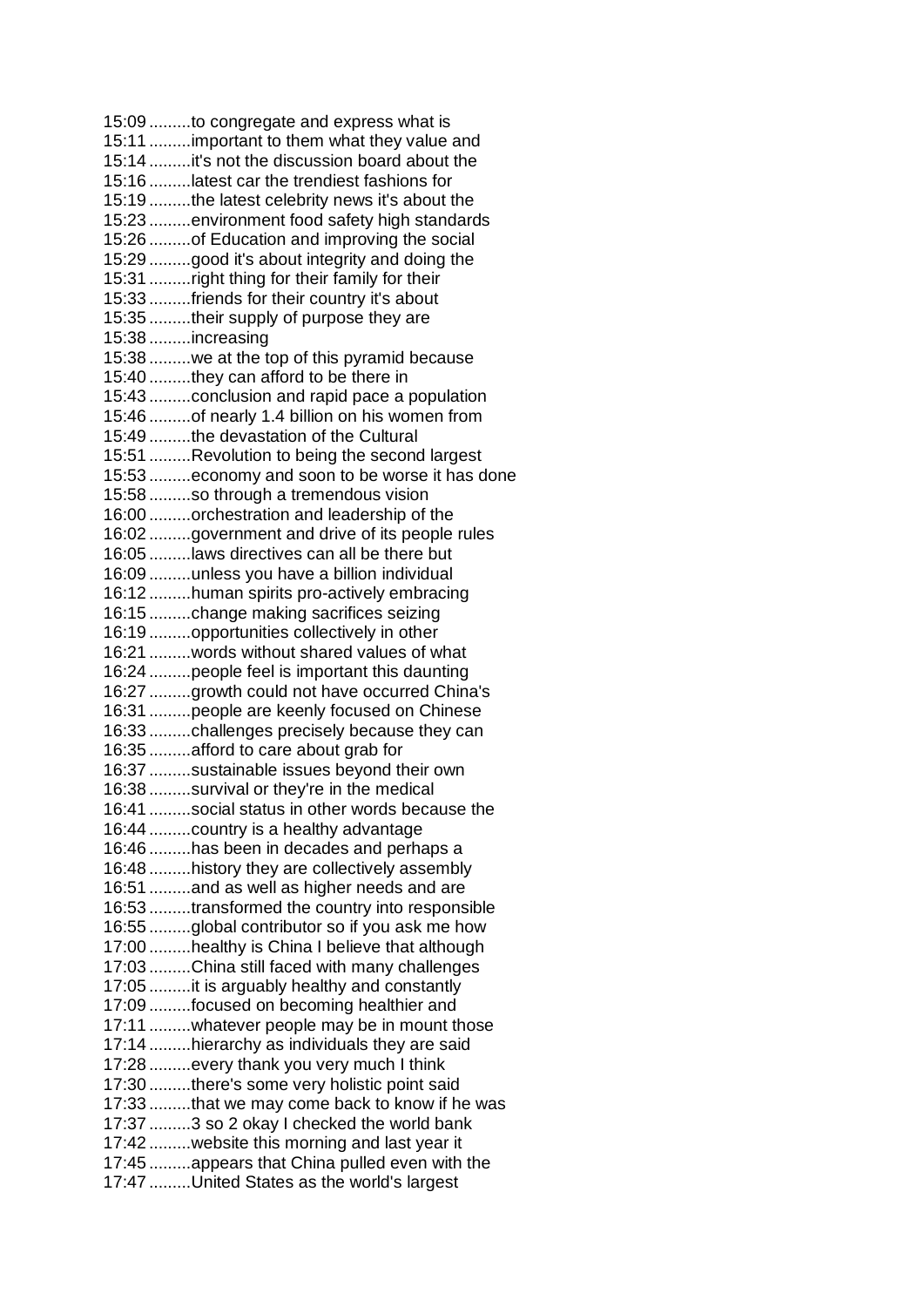17:49 .........economy which is quite a milestone both 17:52 .........economies are roughly 16 trillion 17:55 .........dollars per year purchasing power parity 17:58 .........turns China's economy has grown 16 times 18:02 .........sighs since 1980 like to reflect on this 18:07 .........landmark and what beats America's Amin 18:10 .........and what it says about how far China is 18:13 .........common but the 18:15 .........I'd like to start by calling up a very 18:18 .........wise Chinese economist was quoted about 18:22 .........this number last year as it appeared 18:24 .........that China was about ready to become the 18:27 .........world's largest economy these are the 18:29 .........foreigners take every number about China 18:32 .........and multiply it by 1.3 billion said in 18:36 .........China and take every number and we 18:38 .........divide it by 1.3 good and in that spirit 18:41 .........I'd like to talk about what this plan 18:44 .........work means for how far China has gone 18:46 .........when the future problems that it may 18:50 .........face china's gdp per capita in saying 18:54 .........purchasing power parity terms is 11,000 18:57 .........both eleven thousand eight hundred 18:58 .........dollars last year that's 10 times the 19:02 .........number as a level measure of the level 19:04 .........of development such as the size of the 19:05 .........economy that's 10 \* sup 10 times the 19:08 .........size of the economy in 1990 it's double 19:11 .........indian china 19:14 .........you begin the reform and opening process 19:17 .........in 1980 and roughly the same however 19:21 .........this this ranks China 63rd out of some 19:24 .........130 countries world it's at the bottom 19:28 .........of the middle income Nestle of the world 19:32 .........economies you start to enter the upper 19:35 .........in commercial element around thirty 19:36 .........thousand dollars per year there are 17 19:41 .........countries that are of 40,000 19:46 .........income so in terms of level of 19:50 .........development to miss this surprisingly 19:52 .........when I look through the website a couple 19:54 .........of days ago what countries does China 19:57 .........right with now in terms of its level 19:59 .........developed these countries would include 20:02 .........South Africa Serbia Peru Jordan the 20:07 .........Dominican Republic and Colombian the 20:10 .........level of development of countries in the 20:13 .........middle income bracket like Mexico in 20:16 .........Brazil are still fifty percent higher in 20:18 .........terms of per capita income than China 20:22 .........now we all know everybody has been 20:25 .........noticing that China's growth is slow 20:27 .........it's been ten percent a year roughly for 20:29 .........several decades it slowed to about seven 20:32 .........percent or less now real Bank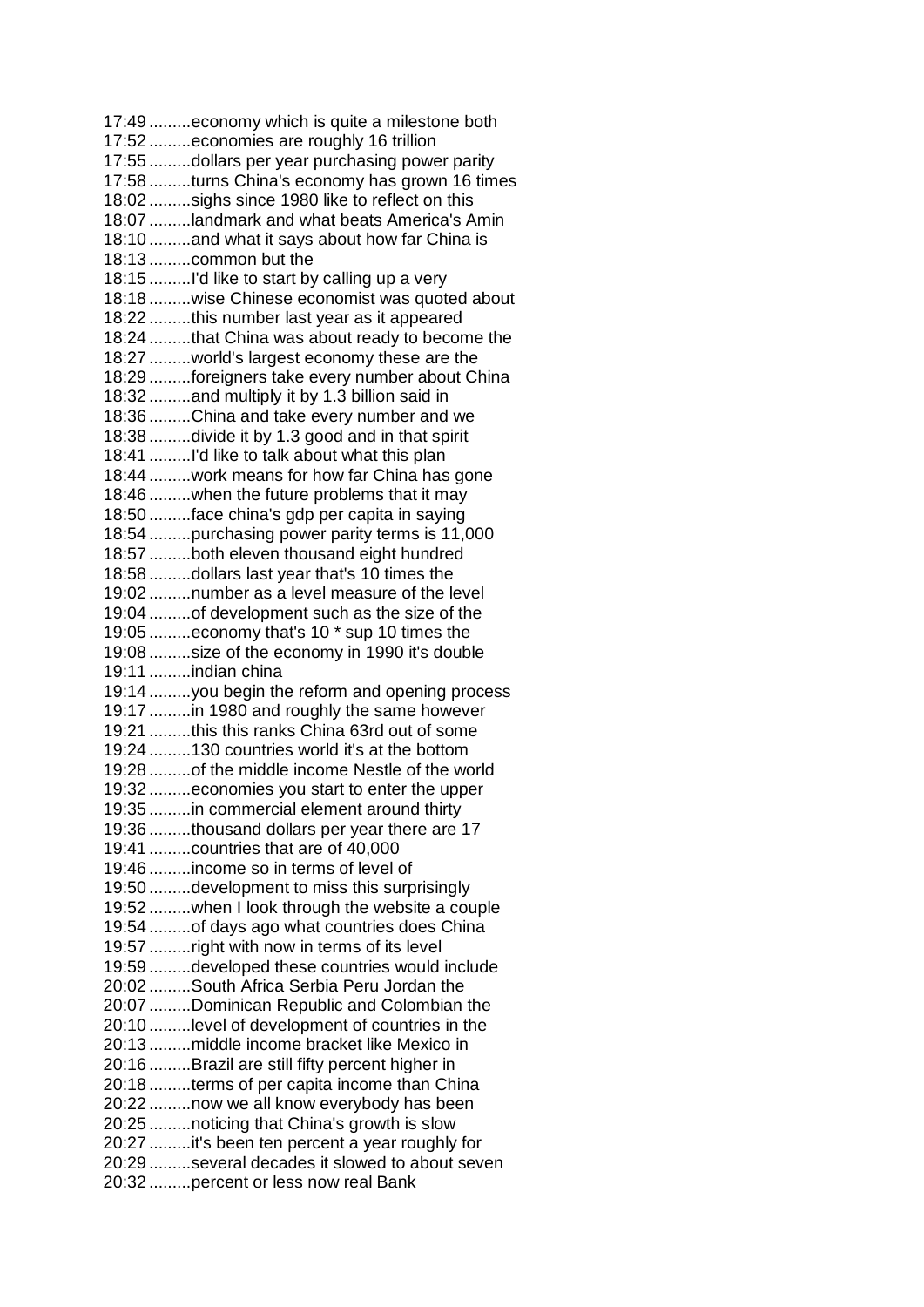20:36 .........projections and many economist project 20:38 .........that within 10 years will be done to 20:40 .........four percent maybe 20:42 .........so the question is will China be hitting 20:47 .........a plateau with a level off and will it 20:50 .........be caught in what is often talked about 20:52 .........the middle income trap trying to which 20:56 .........will be at about the level of Mexico 20:59 .........Brazil or will China China's rise 21:02 .........continue and goal on the path of 21:05 .........countries like South Korea which was the 21:07 .........last country to move into the upper 21:09 .........income potential or even earlier Japan 21:12 .........and of course China's meters have the 21:15 .........aspiration and Chinese people have the 21:16 .........aspiration to continue moving on this 21:19 .........over attract and not be traveling this 21:21 .........building Covenant I'd like to argue that 21:24 .........that right now the prospects look 21:28 .........somewhat worried if you look very 21:29 .........closely at some of the social figures of 21:33 .........about inequality about wages size of 21:38 .........their force and I'd like to just briefly 21:39 .........discuss five things that are challenges 21:44 .........first of all wages in china 21:47 .........manufacturing in particular are rising 21:49 .........rapidly the labor force is shrinking at 21:52 .........the same time you have growth slowing 21:55 .........secondly you have a rapidly aging 21:57 .........population in a country that's still at 22:00 .........a relatively low level of economic 22:02 .........development third China has very high 22:06 .........levels of income 22:08 .........and it's levels of income inequality 22:10 .........unusual for countries outside of Latin 22:13 .........America and some Zaire Africa fourthly 22:17 .........there are problems in the educational 22:20 .........system especially basic level education 22:21 .........in rural China which will affect the 22:25 .........labor force in the future its ability to 22:27 .........move up into higher value chain of 22:30 .........production and finally china has a 22:33 .........rather pronounced version of crony 22:35 .........capitalism which decades ago was modeled 22:39 .........after it was inspired by the Japanese 22:42 .........corporate economy which as we all know 22:44 .........has really hit the wall over the last 15 22:48 .........years for reasons I'll talk about 22:49 .........briefly now one of the prospects for 22:53 .........China moving ahead since nineteen sixty 22:56 .........only twelve countries have moved from 22:57 .........the middle income to high income status 23:00 .........others all the others have stagnated at 23:03 .........the middle-income all the countries that 23:06 .........have made it out of the middle income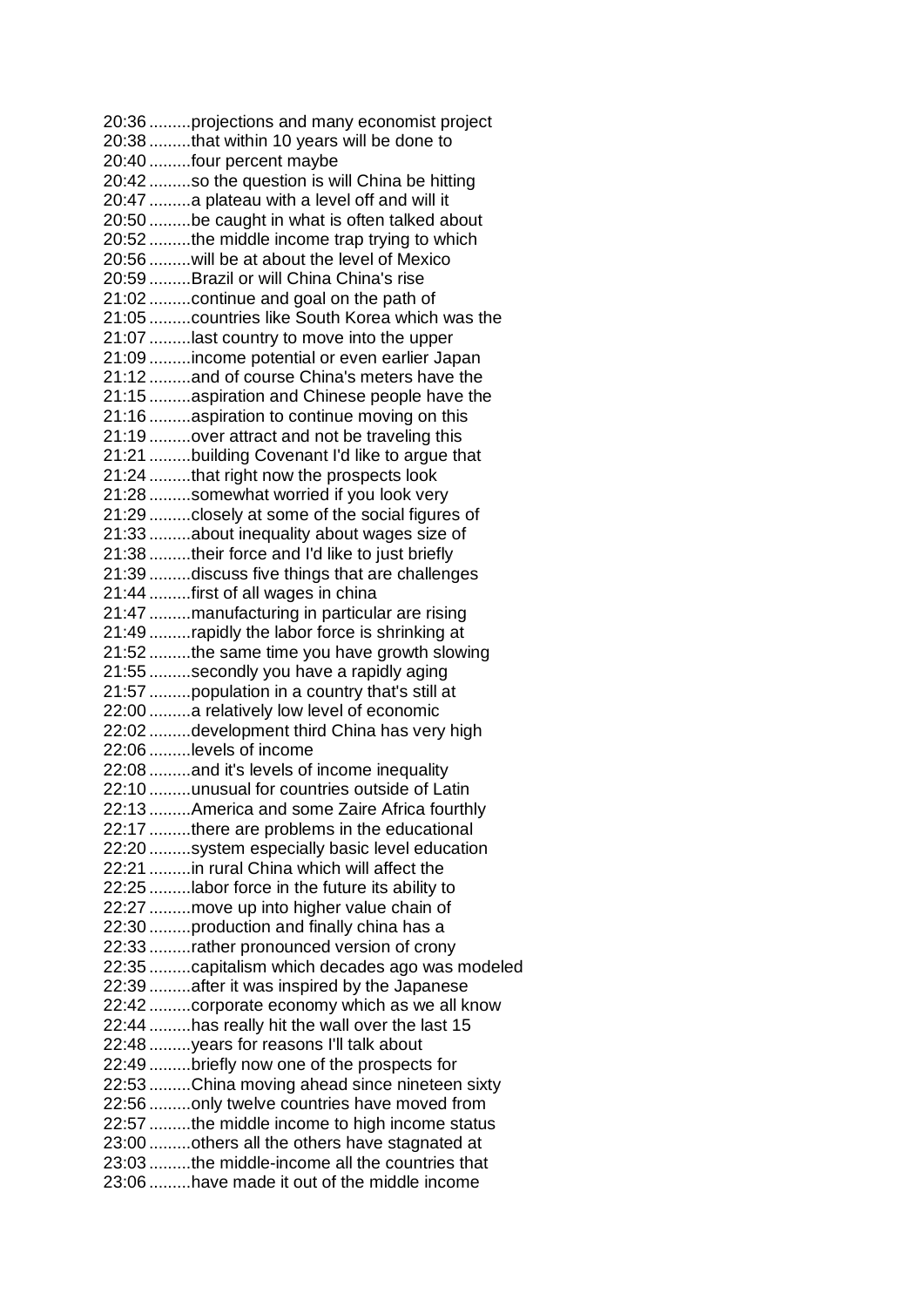23:08 .........trap have had moderate levels of income 23:10 .........inequality so the Gini index which 23:12 .........everyone talks about China's was up in 23:16 .........the low 30s 132 23:19 .........teen 80s the higher this number the more 23:22 .........unequal in economy is now all of the 23:25 .........countries that made it out of the 23:28 .........building contract had had genie indices 23:34 .........below point for all of the failed cases 23:38 .........were above 0 point for between point for 23:41 .........and 145 China's current income 23:45 .........inequality measure is point 53 which is 23:48 .........really very high much higher than all of 23:50 .........these countries that have failed 23:52 .........actually to move on education China's 23:56 .........population broader population not the 23:59 .........students who know the best universities 24:00 .........that we tend to see all the time we're 24:03 .........very very talented and very well 24:04 .........educated but the average level of 24:07 .........education of the overall labor force is 24:11 .........low and it is not likely soon China's 24:18 .........Ministry of Education planes that fifty 24:21 .........percent of labor force has some high 24:23 .........school education ministry of education 24:26 .........figures are based on governments at each 24:29 .........level that report to the upper levels 24:31 .........many students they have in school for 24:32 .........which they get subsidies in the budget 24:35 .........census takers who go to households can 24:38 .........ask families how many people in the home 24:41 .........have at least some high school education 24:43 .........the numbers not fifteen percent is 24 24:47 .........China's Ministry of Education their 24:50 .........fingers say that the high school 24:52 .........eighty-three percent of high school age 24:55 .........population are in high school presently 25:00 .........but the census data said fifty three 25:02 .........percent these figures are lower than 25:05 .........those countries that have become stuck 25:07 .........at the middle income level lower 25:09 .........considerably lower than countries like 25:11 .........Brazil Mexico enter now I said earlier 25:16 .........why will this while these numbers not 25:18 .........improve well it's fairly simple public 25:21 .........education in China is not free in fact 25:25 .........it's fairly expensive especially in 25:27 .........rural areas it turns out that was quite 25:30 .........surprised to find this that China's 25:32 .........rural high school education tuition and 25:36 .........fees are the highest in the world five 25:38 .........times higher than the next most 25:40 .........expensive country which is Indonesian 25:44 .........now what this means for China's economy 25:47 .........is the following one reason for poor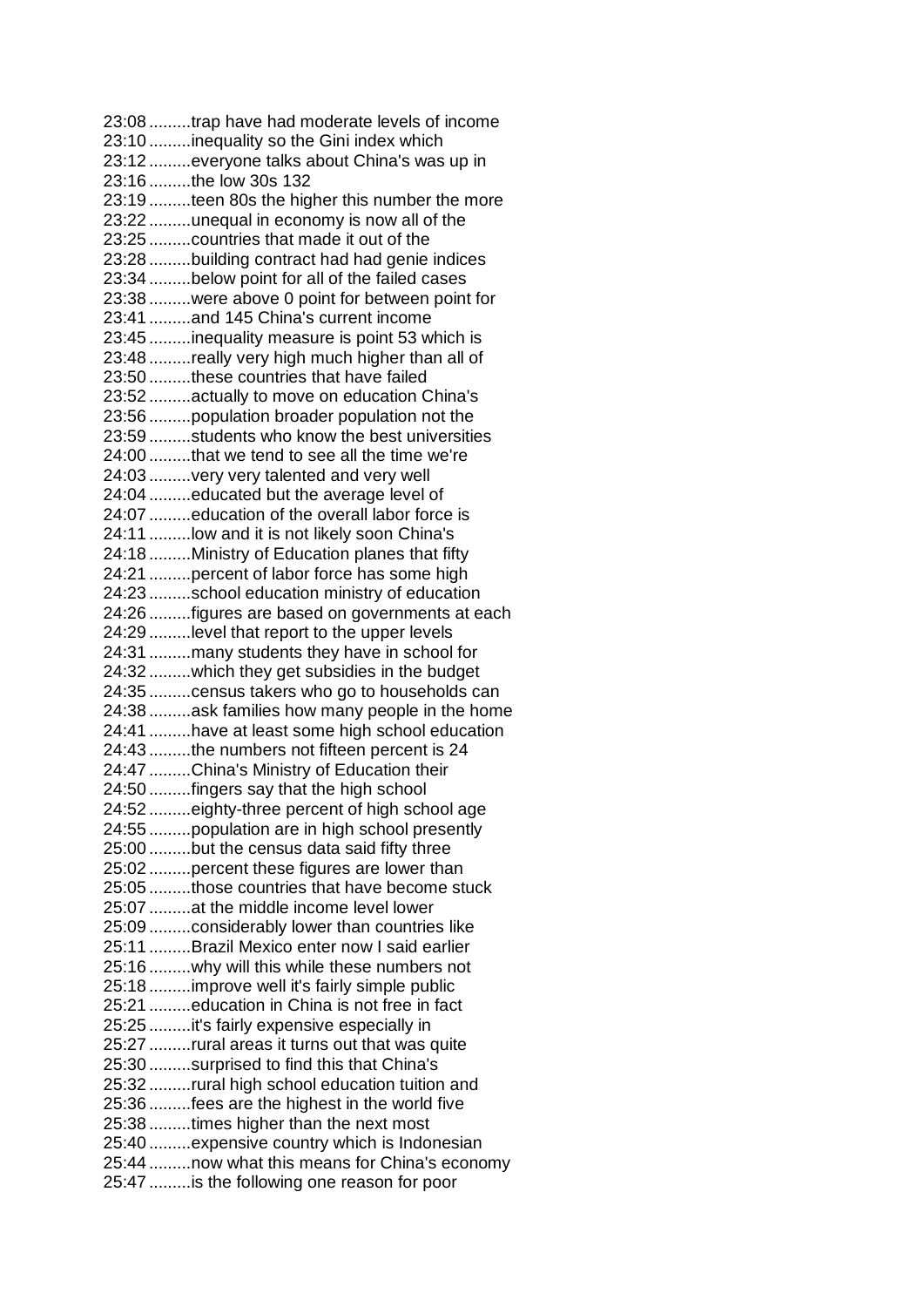25:51 .........high school enrollments is the high 25:53 .........demand for labor and the high wages that 25:55 .........I mentioned earlier my presentation 25:57 .........wages and manufacturing jobs are really 25:59 .........quite high 26:00 .........faster than the rate of the gamma growth 26:03 .........in China there's an estimated one point 26:05 .........three times for each worker in the 26:08 .........manufacturing settle this is why wages 26:11 .........have risen faster than the growth of the 26:12 .........economy and I thought for many years 26:16 .........that this would never be a problem for 26:17 .........Chum because that being simply that the 26:19 .........processing coastal regions and move into 26:23 .........the interior to Sichuan down soon I 26:26 .........places turns out however I've learned 26:29 .........that the labor market nationwide is a 26:34 .........single labor market wages of the same 26:36 .........throughout the country in the interior 26:37 .........and the coast and the workers who are 26:40 .........willing to work that moved migrated to 26:42 .........the coastal areas are ready for very 26:45 .........long period of time so this means that 26:48 .........you have you also have an aging 26:51 .........population means that this labor force 26:53 .........is shrinking in this trend will continue 26:55 .........about roughly 2 million workers leave 26:59 .........the labor force every year in China over 27:02 .........the past 34 years in this number will 27:04 .........accelerate as the population ages more 27:08 .........quickly in the next decade or two this 27:12 .........obviously will threaten the model the 27:15 .........economic model that was so successful in 27:18 .........last 10 years this export-led growth I 27:22 .........will affect foreign exchange reserves 27:26 .........trade surpluses foreign firms untold 27:30 .........already are starting to 27:32 .........their operations outside of China to 27:34 .........other regions told that Samsung has been 27:37 .........moving its operations to Vietnam this 27:39 .........very large operations to be an AMA over 27:41 .........the last five years I don't claim being 27:44 .........from the University in Silicon Valley I 27:45 .........don't claim any special knowledge but 27:48 .........I'm tall that Apple is looking to 27:50 .........relocate its operations to another 27:52 .........country and opera is there seriously 27:55 .........considering Indonesia in other words the 27:57 .........exit of these these export oriented 28:00 .........manufacturing firms has already begun is 28:02 .........to accelerate and this is by China's 28:05 .........leadership most observers are saying 28:07 .........that China has moved to a different 28:09 .........change gears and different models of 28:12 .........economic development now I'll briefly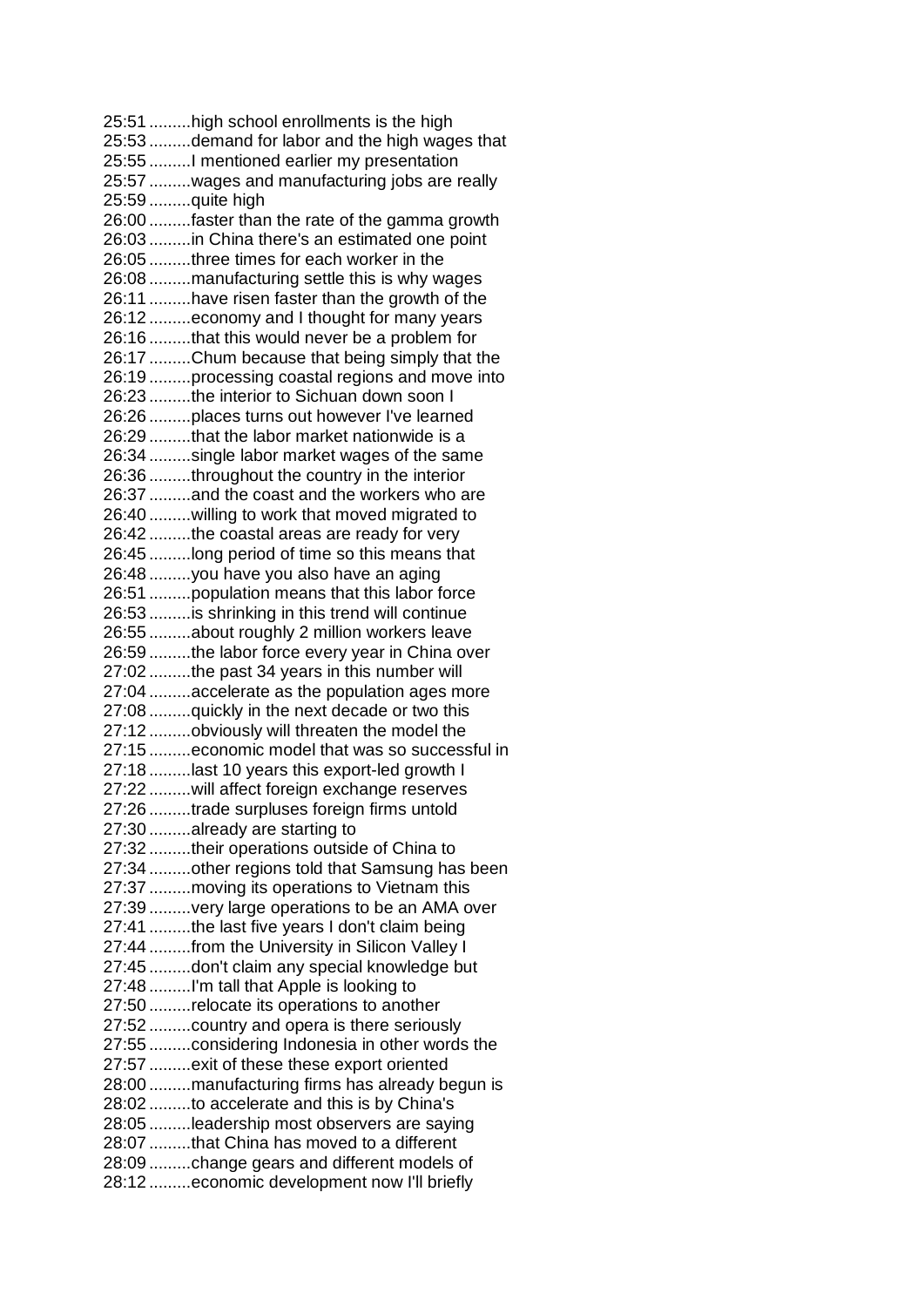28:14 .........mention obviously the budgetary 28:16 .........implications of fiscal implications of a 28:18 .........rapidly aging population which leads to 28:22 .........a smaller ratio of people who are 28:24 .........employed people who are retired this is 28:27 .........happening at the same time the program 28:28 .........is already slowing and because of the 28:31 .........one-child policy that was enforced so 28:34 .........rigorously for decades China's 28:37 .........population is aging very quickly and it 28:40 .........will be a country metal at the lower 28:42 .........level of middle-income 28:44 .........with an aging population it will be 28:46 .........actually older than the United States 28:49 .........ovulation within 10 years finally is the 28:54 .........big question I think probably the 28:55 .........fundamental systemic questions all these 28:57 .........things that we've been talking about our 29:00 .........women available by policy tomography is 29:04 .........baked in the size of the labor force 29:05 .........these are not things that any government 29:07 .........can really easily respond to in the 29:10 .........short run but the big question really is 29:13 .........about what I've called this what's 29:15 .........called the Beijing model or it's really 29:18 .........a form of crony capitalism approximately 29:21 .........thirty percent of corporate assets are 29:23 .........still in the state sector many of these 29:26 .........are large national champions they look 29:30 .........very large very impressive especially in 29:32 .........the world rankings of lard lard the 29:35 .........world's largest corporations and forms 29:37 .........of Fortune magazine's many of these 29:39 .........however are actually former planning 29:41 .........former industrial bureaus 29:45 .........command economy days have been 29:47 .........structured and reorganized and merged 29:49 .........now these firms don't really operate in 29:52 .........the same way as firms and other more 29:56 .........market-oriented economies they have a 29:59 .........monopoly or oligopoly position in the 30:01 .........domestic market they are protected 30:05 .........mostly from foreign competition from 30:08 .........their being given bank financing from 30:11 .........state banks at preferential rates and 30:14 .........when they can't pay these loans tend to 30:16 .........be rolled over and ultimately when 30:18 .........they're not repaid the state banking 30:20 .........system has to be recapitalised there are 30:23 .........very high rates currently of corporate 30:25 .........debt due to the investment-led stimulus 30:29 .........package was really trying to come 30:33 .........avoided economic downturn after 2008 30:38 .........these firms are in many ways too big to 30:40 .........fail there's a lot of national prestige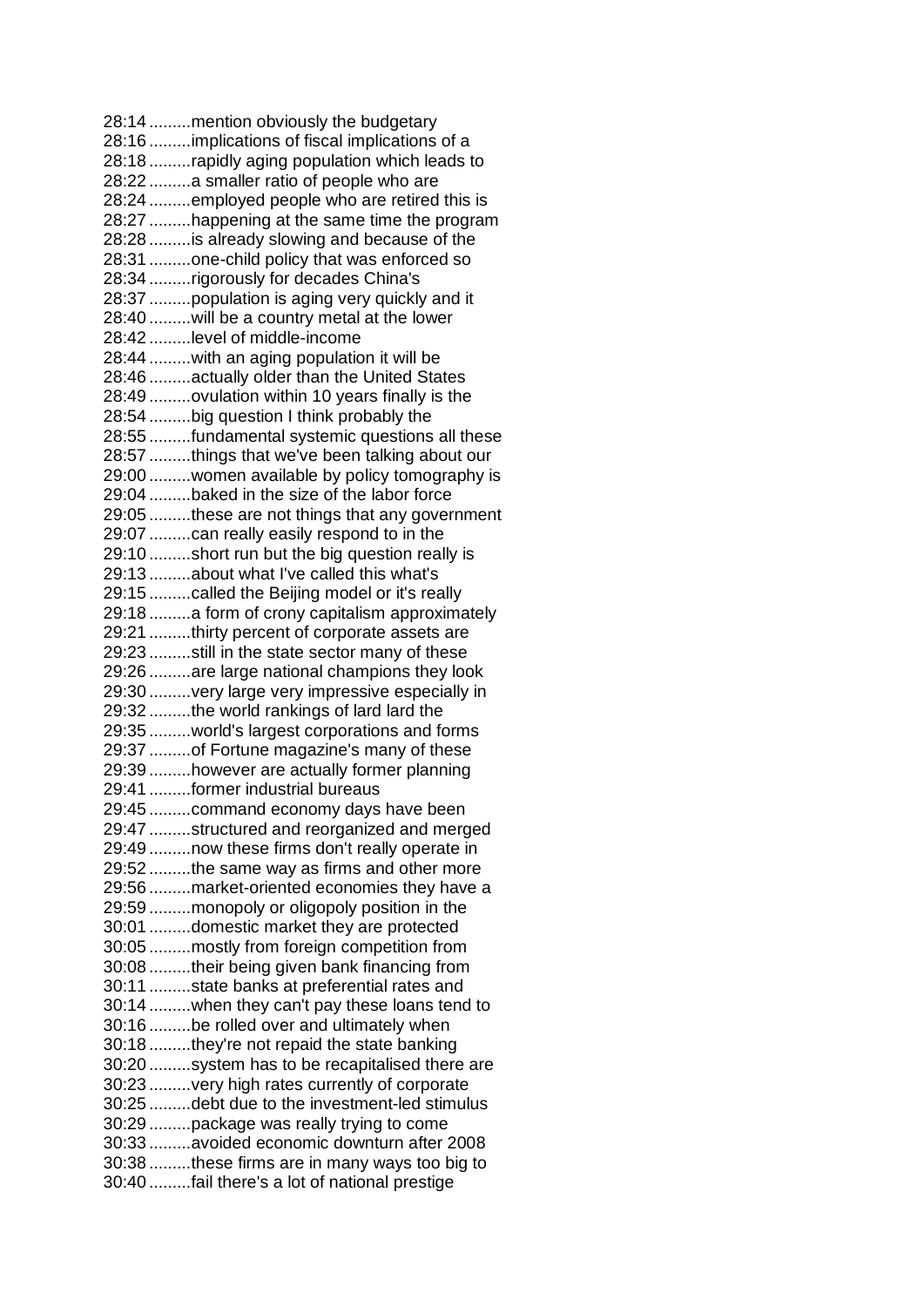30:42 .........vested in them but they're going to have 30:45 .........to be restructured or partially 30:47 .........privatized or be forced to face 30:51 .........market-based competition and of course 30:53 .........this is something that China's leaders 30:54 .........know and it's in the economic reform 30:57 .........plan that they 30:59 .........published last year now this is an 31:03 .........economy i said earlier it was inspired 31:05 .........by the the japanese model of the 1970s 31:08 .........and 1980s and i remember how everyone 31:11 .........was worried that Japan was going to take 31:13 .........over the world back in the 1980s but 31:16 .........eventually the protectionism the crony 31:19 .........capitalism led to stagnation in Japan 31:22 .........and we all never worried I think China's 31:24 .........leaders are aware of this and they're 31:26 .........very illegal ways to avoid this kind of 31:29 .........thing so very quickly I think my time is 31:32 .........up but i'd like to say very quickly a 31:35 .........postscript on corruption in the 31:38 .........anti-corruption campaign you can 31:40 .........tolerate a great deal of corruption with 31:42 .........ten percent and new growth the current 31:45 .........campaign against about corruption is 31:46 .........highly popular in china it's long 31:49 .........delayed and i think we all agree that 31:52 .........it's something that's badly needed but 31:55 .........the problem of reason why eruption is a 31:59 .........problem the problem at Xi Jinping of 32:01 .........other leaders see as one of the greatest 32:04 .........threats to the future of the of the 32:06 .........party in china stability is baked into 32:09 .........the organization of the political system 32:10 .........which deeply penetrates the organization 32:13 .........of the corporate economy and it's very 32:15 .........difficult as a private entrepreneur and 32:17 .........all to do well without these good 32:19 .........relationships with the local government 32:22 .........and government officials so in other 32:24 .........words to that the task awesome it's easy 32:27 .........to understand what needs to be done this 32:29 .........is a politically difficult task to 32:31 .........restructure a large economy that large 32:35 .........corporate economy and what really 32:38 .........will stay the government's hand is that 32:40 .........any changes that you begin to introduce 32:42 .........will threaten to lower in the short-run 32:44 .........growth rates even more and this is a 32:47 .........party that really a season high growth 32:51 .........rates as a central disability so in many 32:54 .........ways they're a bit abstract dealing with 32:57 .........it so I think 33:08 .........thank you very much thank you very much 33:13 .........mr. burned thanks to Michelle into so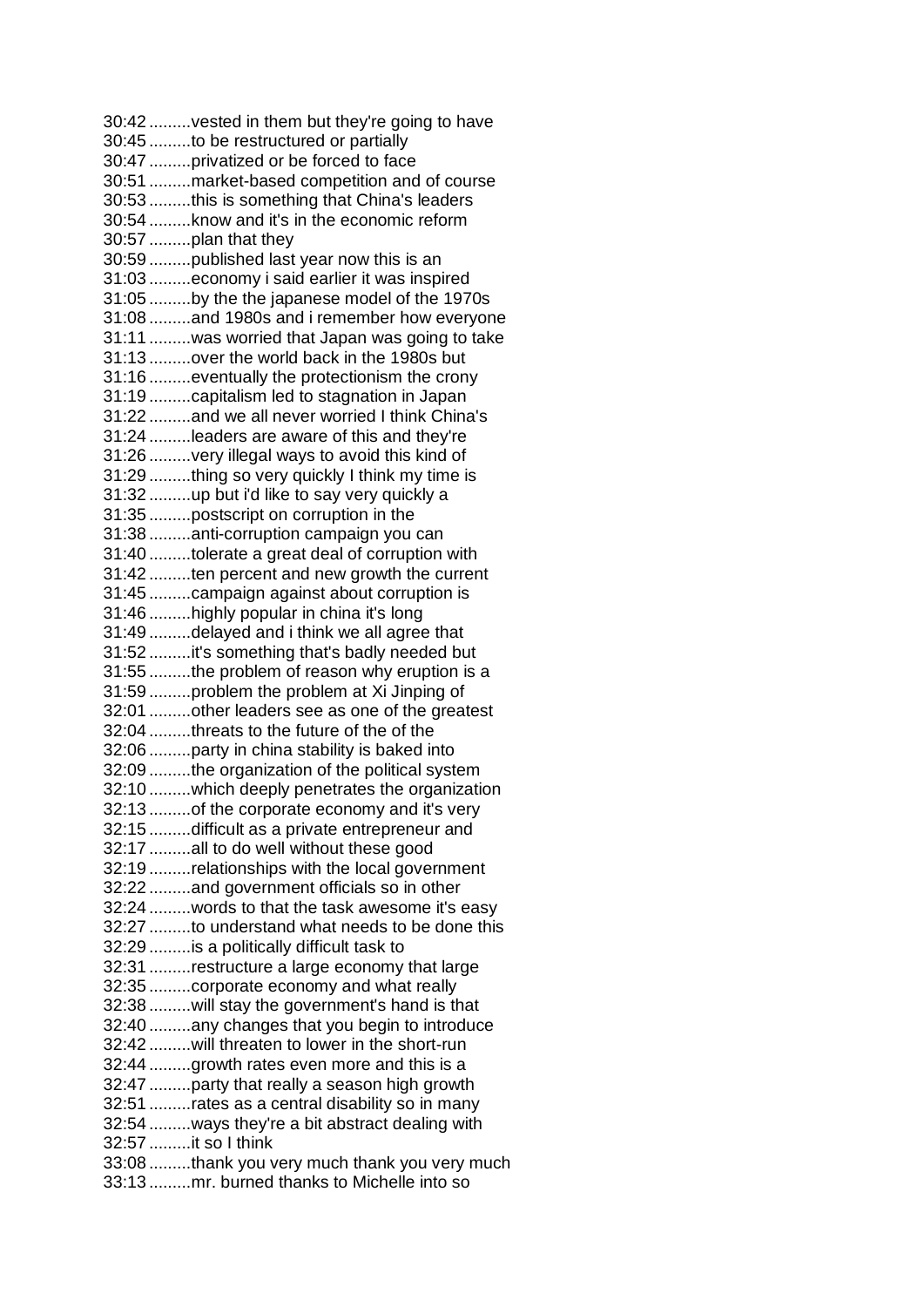33:16 .........ask this kind invitation I think it's a 33:19 .........very interesting moment to be talking 33:22 .........about the health of China we've been on 33:24 .........a whole rather positive about China for 33:26 .........30 years very impressed with tiny 33:29 .........miracle rate rose the kind of economic 33:32 .........and figures that Henry was quoting but I 33:35 .........think the best at the moment when we 33:37 .........reached a point when world futures of 33:39 .........that love with China. China is now such a 33:41 .........weight the world that what about China 33:44 .........inescapably effects I hear more and more 33:49 .........anxieties the state of China here 33:52 .........anxieties in Washington and hurt 33:55 .........feelings in Washington we used to hear 33:57 .........in vogue feelings in China there were a 33:59 .........lot of that humans in the United States 34:00 .........at the moment and about China's recent 34:03 .........here in the great anxieties about about 34:10 .........the strategic anxieties about China's 34:13 .........rise and what sort of 34:15 .........proved to be international world not not 34:19 .........helped by the South and East China Sea 34:22 .........and behaviors which I think have been 34:26 .........thought to be disappointing but also the 34:29 .........fear of the internal pressures created 34:31 .........by the sort of nationalism of grievance 34:33 .........which has been cultivated since 1989 as 34:37 .........as the major national narrative a 34:40 .........dangerous choice and it's a self-created 34:43 .........trap if you like from China's leadership 34:45 .........and the seesaw nature of China's foreign 34:49 .........policy remains confusing to many your 34:54 .........service and justice we're getting used 34:57 .........to the idea that the Chinese economy 34:59 .........would power long and be the motor of 35:02 .........global growth as wasted economies 35:04 .........spluttered after the great financial 35:07 .........crisis the Chinese economy is slowing 35:09 .........it's aiming at seven percent most 35:11 .........observers think it's around 4.15 at 35:14 .........present and for many of the reasons 35:16 .........again that Andrew mentioned it's not 35:17 .........likely to pick up very powerfully in my 35:21 .........view just at the moment when China's 35:24 .........trying to access it to to execute this 35:26 .........this very important strategic shift from 35:28 .........the old model T the low added value hi 35:32 .........investment export-led high blue tomorrow 35:36 .........the two moving up the value chain and 35:38 .........all those things and relying more on on 35:41 .........domestic consumption that's the exports 35:44 .........and domestic consumption is growing but 35:47 .........again for reasons of demography it's 35:49 .........hard to see that being as powerful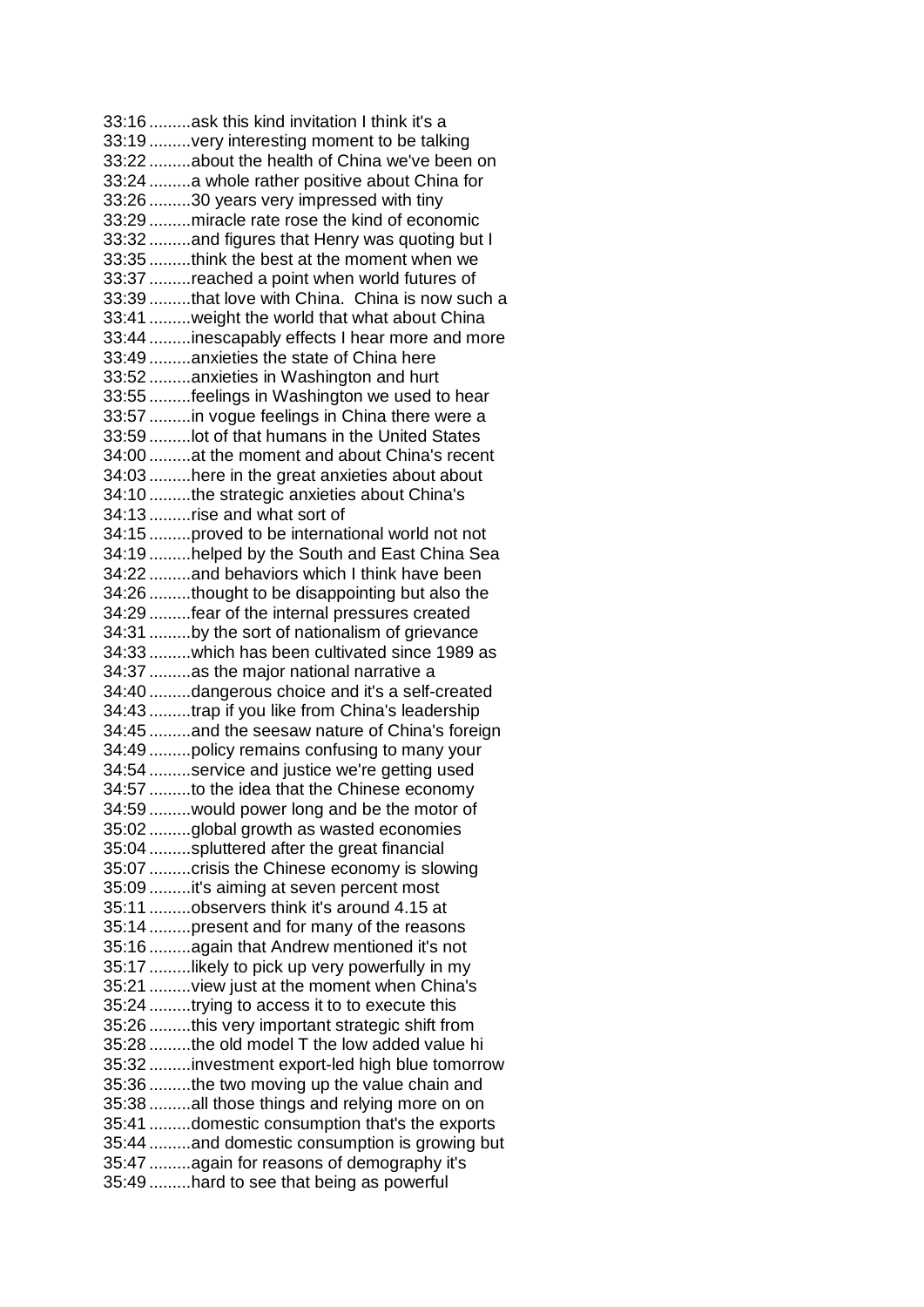35:51 .........motors that needs to be invested is 35:53 .........ensuring substantially and debt is a 35:56 .........very heavy burden domestic consumption 36:00 .........if you look at an aging population and 36:02 .........you look at the the one-child policy and 36:04 .........the impacts of that where you have a 36:06 .........younger generation might be expected to 36:09 .........to spend more a being responsible for 36:12 .........aging parents and grandparents they're 36:15 .........not going to have as much spare cash in 36:18 .........the larger population outside of 36:20 .........relatively privileged circles I think 36:25 .........that the moment that China has reached 36:27 .........is this strategic economic and pivot if 36:31 .........you like China has set itself some 36:33 .........really excellent objec- the 12th 36:36 .........five-year plan if you're looking at the 36:38 .........health of China fine with China's GP and 36:41 .........I saw this patient arrived I looking at 36:43 .........somebody who is getting on a bit and 36:45 .........hadn't really lived very well in the 36:48 .........last 36:48 .........a few years have really missed me to the 36:51 .........doctor's advice so if you look at the 36:53 .........systems that support health in the 36:57 .........ecological sense or mental sense never 36:59 .........the health of its population and the 37:01 .........health of the economy I would say it's 37:04 .........looking pretty ropey rather like someone 37:07 .........who in their late 50s decides to go to 37:09 .........the gym they should have gone there 20 37:12 .........years earlier China is now trying to 37:14 .........execute a very creditable shift to a 37:17 .........more sustainable model to be on the 12th 37:20 .........planet and we'll continue the 13th plan 37:22 .........the problem is that justice again do not 37:26 .........labor this poor patient not refer to 37:28 .........death but but if you give up smoking in 37:30 .........your 60s it's not nearly as good as 37:32 .........giving up in your 30s on although you'll 37:35 .........feel better you still have a lot of 37:37 .........damage and China is in that condition 37:39 .........now China is trying to move to a more 37:42 .........sustainable economy after 30 years of 37:47 .........taking the view that Brandon grooves 37:49 .........were counted that you'll get rich and 37:52 .........then we'll clean up and now China in 37:56 .........addition to all the other challenges it 37:58 .........faces is facing the very very heavy 38:00 .........consequences of a very wasteful 38:05 .........ng model now every industrial economy 38:09 .........did this the brick started the united 38:12 .........states did germany did it we all 38:14 .........polluted first with the idea that we 38:17 .........would clean up later the problem china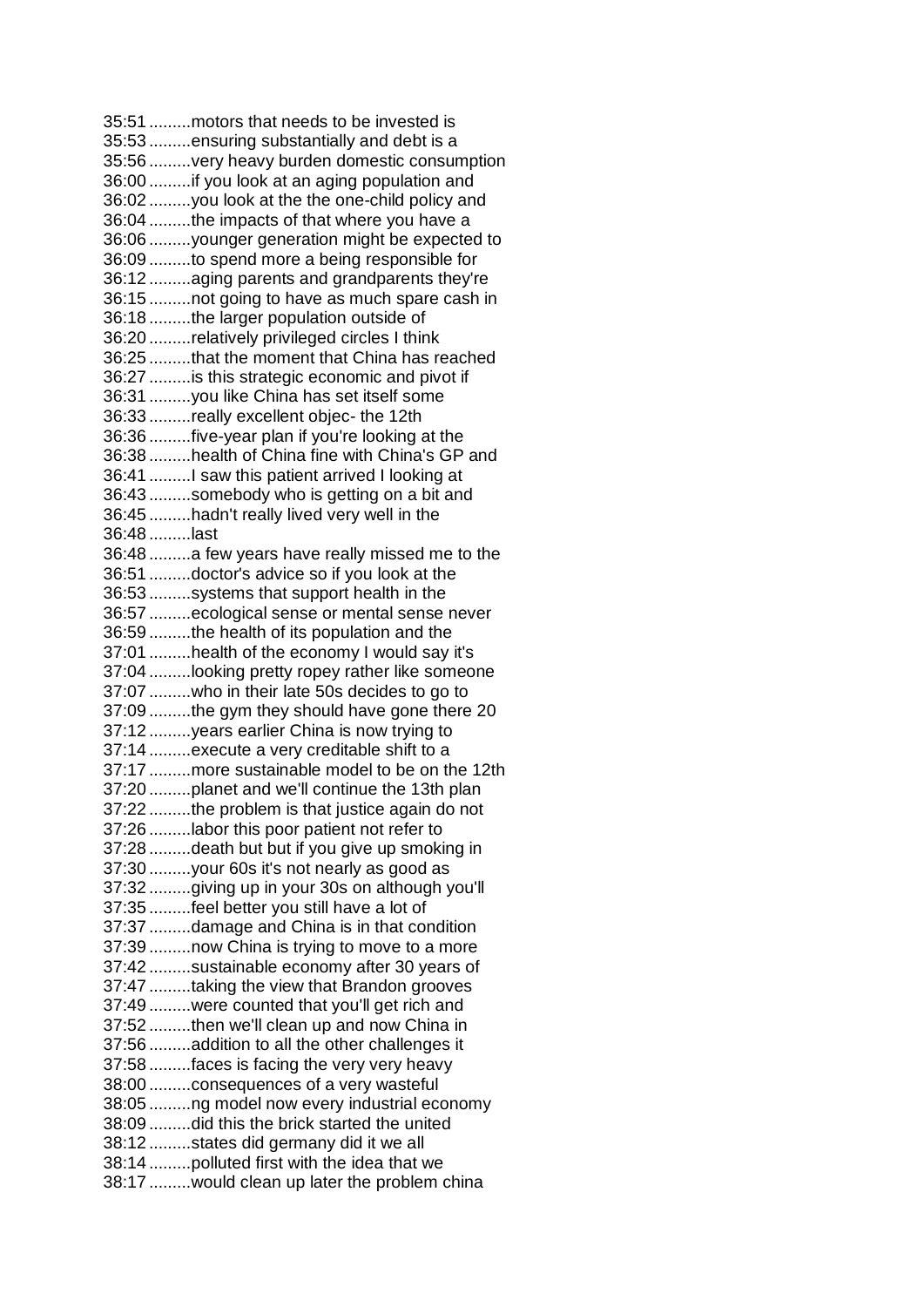38:19 .........has is that it started off with much 38:22 .........much less headroom than anybody else 38:24 .........accusing china has ruffled same surface 38:26 .........areas the United States bolonia fraction 38:28 .........of the usable land and five times the 38:31 .........population if you look at any measure 38:33 .........any index of environmental every we like 38:37 .........China starts off gravely disadvantage 38:40 .........that's bad luck but that is the reality 38:42 .........so China starts off for instance with a 38:46 .........very very low allocation of fresh water 38:49 .........we don't think of China Saudi Arabia but 38:52 .........North China it has about the same 38:55 .........allocation fresh water and this this 39:00 .........poor allocation is exacerbated by uneven 39:03 .........distributions that you love sometimes 39:05 .........too much water under the 39:07 .........and not nearly enough north of the axle 39:09 .........and if you add on to that the fact that 39:14 .........the rest of China's surface water and a 39:17 .........great deal of its underground water has 39:20 .........been heavily polluted through very poor 39:23 .........governance through you know the 39:25 .........get-rich-quick approach of they both 39:27 .........chemical industry amongst others through 39:30 .........the fact that all the twenty percent of 39:32 .........the fresh water is taken up by by coal 39:35 .........by the mining and processing and general 39:39 .........use of coal and by the fact that North 39:43 .........China has been drawing down its reserves 39:46 .........in compensating for for its lack of 39:52 .........water by over drawing water from rivers 39:54 .........by over drawing from underground 39:57 .........aquifers the water table under bridge in 39:59 .........for instance has brought by some 80 40:02 .........meters and all over the North China 40:03 .........Plain you see indentations of exhausted 40:07 .........aquifers and 17,000 40:10 .........disappear completely Chinese geography 40:14 .........survey in the last 20 years you can see 40:19 .........that that at least in terms of a patient 40:22 .........who exposed to live a long time 40:24 .........something quite drastic has to happen 40:27 .........and there is a huge economic risk built 40:30 .........into this North China has forty percent 40:33 .........of the of the Chinese economy the assets 40:37 .........at risk in agriculture or about three 40:40 .........trillion a year is more than 40 trillion 40:43 .........in terms of industrial economy of China 40:46 .........and none of this confunkshun water 40:50 .........powering China water and energy are 40:53 .........intimately connected decisions every 40:55 .........energy decision is also important 40:57 .........decision and that is the Chinese running 41:01 .........out of room to make energy decisions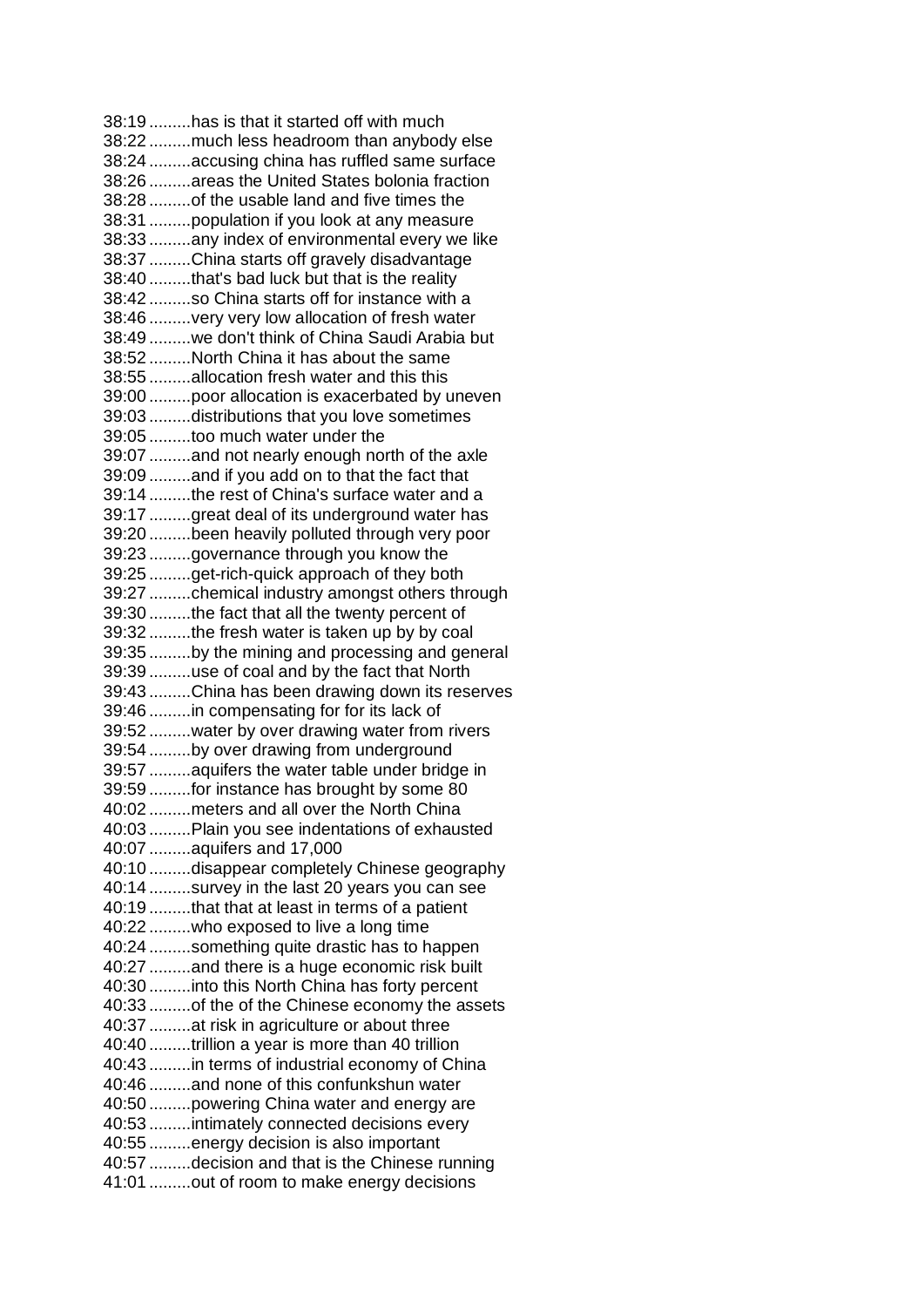41:05 .........freely now China has that there is a 41:09 .........sort of definition of foolish behavior 41:13 .........which is to keep addressing the same 41:16 .........problem with the same solution and 41:17 .........hoping the world next time China's 41:20 .........approach to its water problem has been 41:23 .........substantially an engineering one time 41:26 .........it's booked more dams entry 41:29 .........tree it continues to blow down 6 41:31 .........currently building downs in one of the 41:33 .........world's most active earthquake zones on 41:35 .........transfer agreements what is probably and 41:39 .........through all this engineering some of 41:41 .........them quite heroic engineering the water 41:44 .........situation in China has got steadily 41:46 .........worse so engineering is not lead to 41:49 .........fixing the most recent case of Miss 41:51 .........applied engineering is the south-north 41:53 .........auto transfer project a multi-million 41:56 .........dollar project to move really inadequate 42:00 .........amounts of rather dirty water fit a high 42:02 .........energy costs from sunshine and North 42:04 .........China it's not going to fix north 42:06 .........china's water problem and upon a cost 42:08 .........per meter basis it would be cheaper to 42:11 .........disseminate so curiousity an appropriate 42:15 .........decisions continue to be made and i 42:17 .........think one of the reasons that they 42:18 .........continue to be made is that although we 42:21 .........have so we do see a tremendous awareness 42:24 .........at this point when we started trying to 42:26 .........dial up to now nine years ago 42:29 .........environmental problems really we're at 42:31 .........the margin of public discussion there 42:34 .........was the beginning of civil society 42:37 .........and so very talented and active 42:40 .........individuals but in general terms the 42:43 .........priority is still very rapid GDP growth 42:47 .........today environmental concerns are a 42:50 .........matter of regime survival we know about 42:53 .........evolution because cause the regime to 42:56 .........take quite serious metals water 43:00 .........pollution the water scarcity or also 43:03 .........existential threats of Chinese economy 43:06 .........we don't hear so much about soil 43:08 .........pollution but that's an equally severe 43:11 .........and extremely intractable problem which 43:14 .........is currently a state secret the extent 43:16 .........of it assisting secret is more 43:18 .........intractable because it's very expensive 43:20 .........and difficult to fix so cleaning up soil 43:23 .........and then remediating him so that it is 43:25 .........of some use is very very difficult now 43:29 .........all these issues have come together and 43:33 .........certainly the government has responded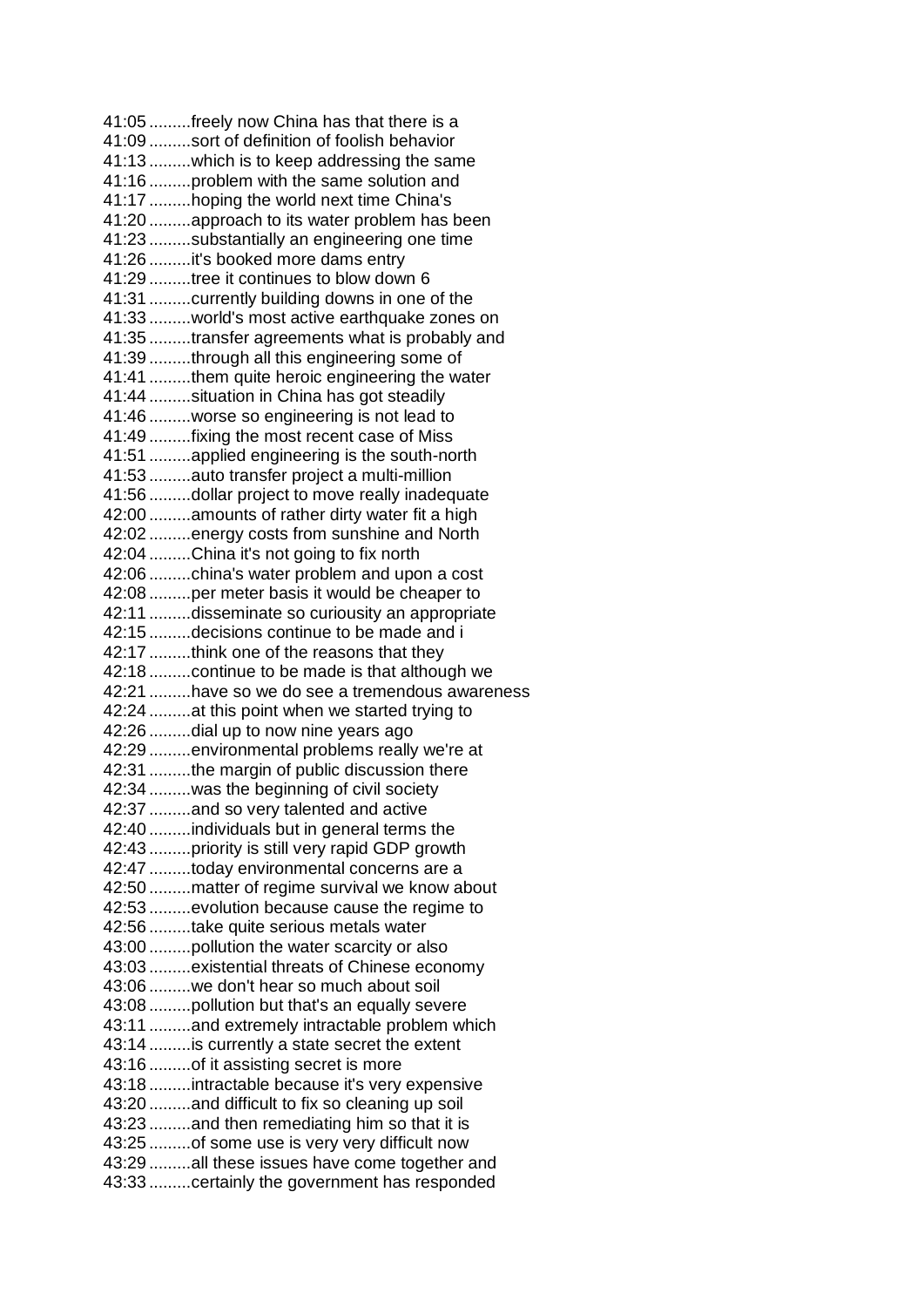43:35 .........to 1200 43:37 .........it's a beautiful sustainability it will 43:40 .........take a long time with to turn the 43:42 .........economy around and be one of the bills 43:44 .........for past behavior will have to be met in 43:48 .........some form and what are these bills well 43:51 .........they are the cost of remediation you 43:53 .........know the cost of treating the water both 43:55 .........of them discharging delta-neutral they 43:58 .........are the costs of of making an energy 44:00 .........transition which allows you to clean up 44:02 .........the air and they are the health impacts 44:05 .........on the Chinese population which are 44:08 .........equally severe and air pollution is not 44:11 .........just a billion unpleasantly causes lung 44:14 .........cancer and China's lung cancer rates 44:16 .........have gone our illness as fast as the 44:19 .........economy if you look at the growth we 44:22 .........don't hear quite so much about other 44:23 .........forms of counsel counsel villages entire 44:26 .........communities struck by the the effects of 44:30 .........chinese industrial revolution but they 44:33 .........are also severe and those girls will 44:35 .........have to be met so there is a toxic 44:38 .........legacy of the race to industrialize and 44:41 .........although it is fixable it is it is a 44:44 .........burn on the present 44:47 .........generations just to cheer you up 44:49 .........completely there's been climate change 44:52 .........China is very vulnerable to the impacts 44:55 .........of climate change because most of its 44:57 .........development its advanced development is 44:59 .........on low-lying coastal cities so sea level 45:03 .........rise monsoon variability nothing places 45:06 .........and they never there are extremely 45:10 .........serious I can see you getting anxious so 45:16 .........the news the good news is and that 45:19 .........client accepting a kind of course in 45:21 .........China China for many reasons is I think 45:25 .........going to surprise a lot of people when 45:27 .........its pilot palace is published and and 45:30 .........comparison why do I say because China is 45:34 .........at the same time as suffering all these 45:35 .........problems the biggest producer of solar 45:37 .........panels wind technology it has a very 45:41 .........large installed capacity for renewable 45:45 .........energies and it has a promise to peep 45:48 .........its emissions by 2030 probably couldn't 45:51 .........do it by 2022 might do it by 2025 and 45:54 .........emissions will then that begins 45:57 .........this is a very positive contribution of 45:59 .........China is going to make nobody is doing 46:03 .........enough but so I think the Copenhagen 46:07 .........situation or which times 46:09 .........break down the drawers is not likely to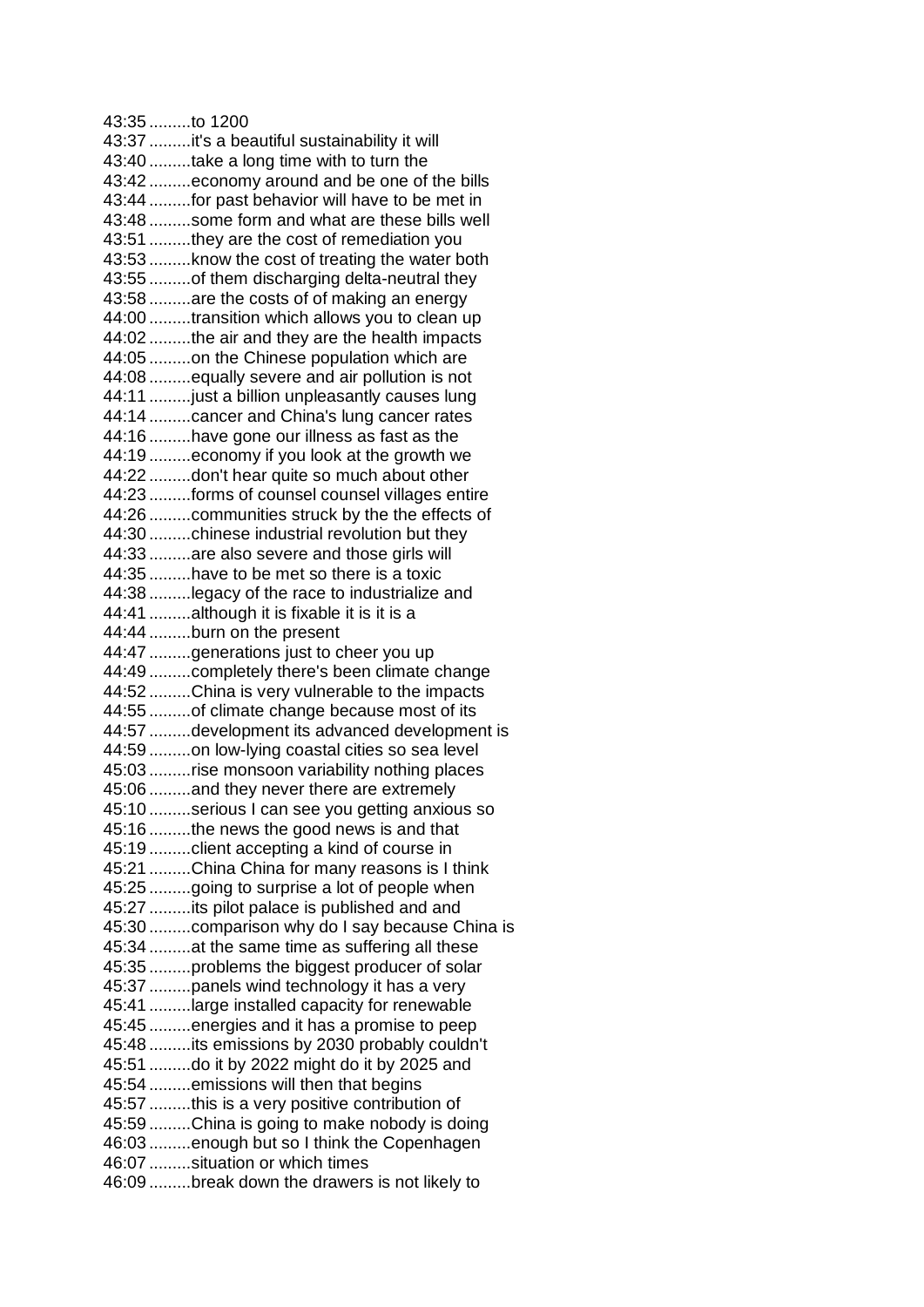46:12 .........be to be repeated in Paris so 46:25 .........well thank you very much I think we've 46:27 .........had three very of rich contributing so 46:31 .........there are many different lines of 46:33 .........discussion which eat out what I'd like 46:35 .........to suggest since we're going to have to 46:37 .........compress out of the bird is that I try 46:41 .........to extract out of those presentations 46:44 .........really just two questions I'd like to 46:47 .........put those out and that will give all 46:49 .........three of you an opportunity briefly 46:52 .........means to accommodate anything and 46:54 .........grinning like out of what your fellow 46:57 .........panelists have said one of them is I was 47:01 .........very struck by what Beverly had to say 47:03 .........about censored openness and and 47:06 .........curiosity which he encounters on the 47:08 .........part of young people the question in my 47:12 .........mind is is that sense of openness and 47:15 .........curiosity shared by the party shared by 47:20 .........the government facilitated by the 47:23 .........government in the way which is really 47:25 .........going to make China other 47:29 .........his awesome away and the other question 47:33 .........is on anto question of reform but there 47:36 .........is no paper has as I'm from said some 47:39 .........very ambitious plans some very 47:42 .........impressive looking plans that the third 47:44 .........cleaner and java laid out anything very 47:49 .........interesting settled without proposed 47:52 .........means but is there a will to put those 47:57 .........proposals into effect of the vested 48:00 .........interests going to be through come all 48:04 .........those reforms really effectively going 48:06 .........to be carried out to the way which will 48:08 .........make Chinese economic health as lusty 48:12 .........that unique so who like to comment on 48:16 .........other of the news that second 48:24 .........yeah it was just on the question of 48:27 .........whether whether the curiosity in the 48:30 .........open mindedness of the young is shared 48:32 .........by both government I think that I may be 48:35 .........five six years ago who said yes today I 48:40 .........I would certainly say I think that we've 48:43 .........seen increasingly concerns expressed 48:47 .........that the most senior levels of 48:49 .........government above about Western ideas and 48:52 .........how dangerous questing ideas not which I 48:55 .........described as dangerous to China actually 48:57 .........they're dangerous perhaps or seen as 48:59 .........dangerous to regime survival we see an 49:02 .........increasingly heavy hand and center ship 49:04 .........and increasingly having hadn't given 49:06 .........free flow of information we see an 49:09 .........increasing arrest on all sorts of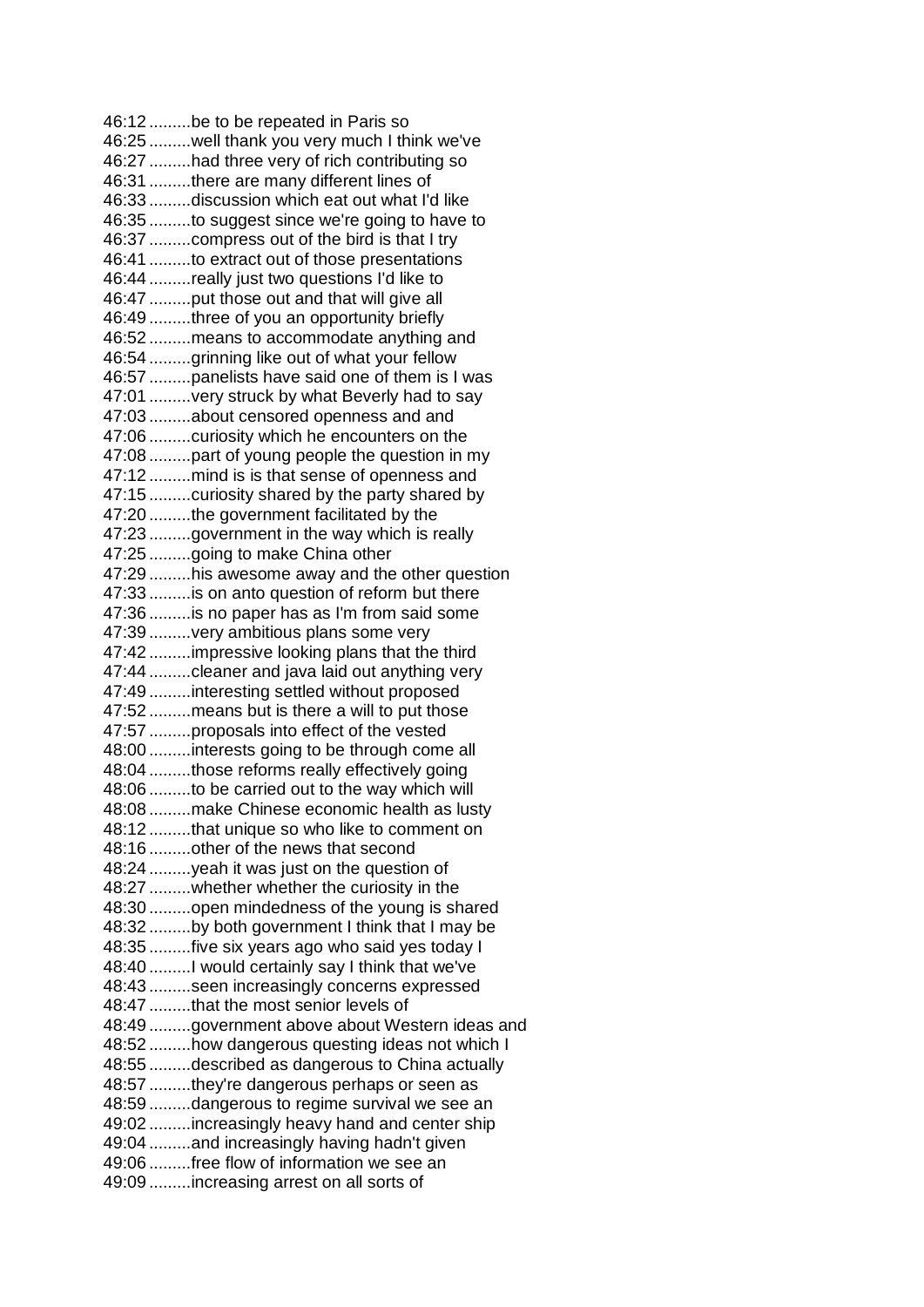49:13 .........charges of people who are thinking 49:15 .........people who are who have set up think 49:18 .........tanks and people who are putting forward 49:20 .........ideas about future governance in all 49:24 .........sorts of ways so I think that that is 49:27 .........electrically trend I I would like to 49:31 .........propose that obviously in China is a 49:34 .........very very large country what seemingly 49:38 .........maybe censorship which there is and 49:41 .........there has been I think a 49:46 .........not even rewriting text and limiting 49:52 .........information that turns through the 49:55 .........country by the same token china is 50:00 .........allowing people to leave it allows 50:05 .........thoughtful process the concern is at 50:11 .........what speed so I think there's a little 50:14 .........conflict there and respecto of not and 50:18 .........cutting back reverting entrenching I 50:22 .........would like to think that they're looking 50:25 .........to slow down the process with innovation 50:28 .........and technology and all the strengths and 50:33 .........the ills of thing for hit grades there 50:35 .........is great concern that it goes to rapidly 50:38 .........let me give you an example in fact what 50:42 .........if I my colleagues was on a flight from 50:45 .........Shanghai to Guam terms that I callate as 50:48 .........it turns out there was a rumor in 50:50 .........Guangzhou that we're I don't know if 50:56 .........you're aware of it and syndrome because 50:57 .........of the minority group China looks in 51:00 .........what 51:02 .........equal-opportunity physician to to take 51:07 .........the league of people to different parts 51:09 .........of the country so that they might 51:10 .........participate to the economic growth of 51:15 .........the country and a rumor was spread that 51:19 .........six weigert had attacked a young woman 51:24 .........in Guangzhou and that led to cell phones 51:28 .........all the way back to Lucci that led to 51:31 .........riots were 200 people were killed the 51:36 .........unfortunate thing about this was that 51:38 .........this was only a war so those are real 51:42 .........concerns in terms of growth to quickly 51:45 .........communication too quickly and it's 51:47 .........coming and China will invest in it but 51:51 .........their needs perhaps to be a certain 51:56 .........temporary in terms of speed all the 52:00 .........squirrels 52:05 .........I was listening to myself talk I thought 52:08 .........this is 52:09 .........the pessimistic pessimistic talk I'd 52:13 .........like to actually pick up on something 52:15 .........that Beverly said about the openness and 52:17 .........curiosity I've also been struck by that 52:20 .........I when I analyzed the issues facing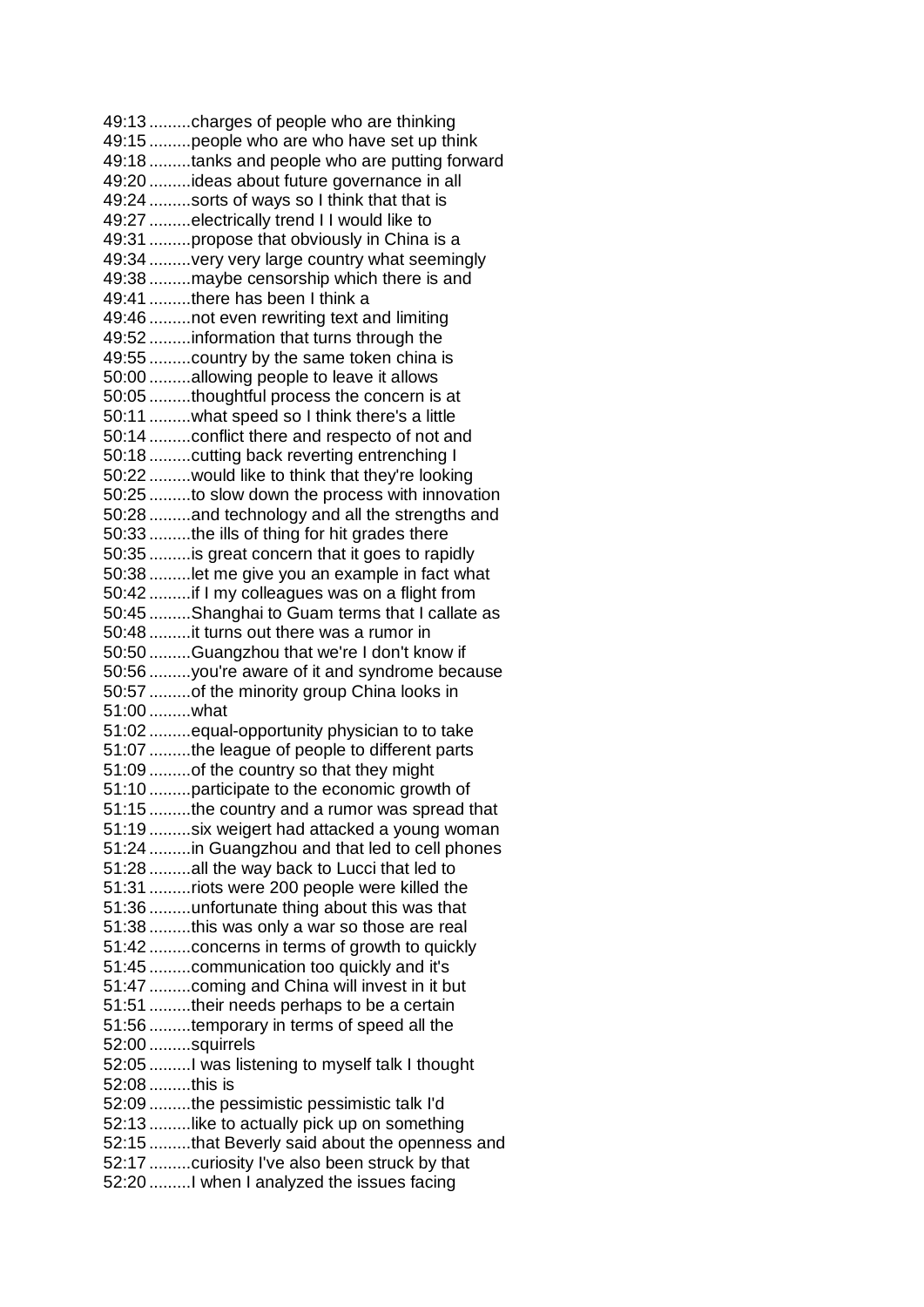52:26 .........China intend to go heavy on the problems 52:31 .........make very clear what the huge challenges 52:34 .........are but this is especially true when I'm 52:37 .........in the United States sitting my desk and 52:39 .........then I go to China and of course that 52:42 .........meet many Chinese people also the 52:43 .........university but I meet people I mean 52:45 .........basic level officials in China I mean 52:48 .........academics when I go to bed and talk to 52:53 .........county level officials I get the sense 52:57 .........of I mean very intelligent hard-working 53:00 .........honest people I don't actually see the 53:03 .........corruption that people talk about I've 53:06 .........never been shaken down by a traffic cop 53:08 .........for anything like that when I read books 53:11 .........about Cambodia or Russia constantly and 53:16 .........I almost adopt this kind of proud 53:19 .........feeling as a student of China that 53:21 .........China's from government much better than 53:23 .........these countries 53:25 .........you know this is most of my work in 53:27 .........recent years has been about China and 53:28 .........1960s and even in that period china the 53:32 .........chinese communist party is a very well 53:34 .........organized entity so there's an 53:38 .........irrational part of me that wants to 53:40 .........believe that somehow somehow the people 53:45 .........of China will be able to so that's my 53:49 .........that's mine 53:52 .........more happy face sounded like a pretty 53:56 .........blue presentations thank you very much 53:59 .........now I think we'll sit with it selected 54:01 .........with the questions which I have and 54:04 .........choose ones which again has a new handle 54:07 .........to our discussion is Henry Devereaux 54:12 .........would you like to bathroom but I feel 54:15 .........like that you do you do I can ask your 54:18 .........best friend now do you see 54:32 .........do you see any any likely the chinese 54:35 .........club willing to spend something like ten 54:38 .........percent of gdp on health embezzle on the 54:42 .........population say a decade from now taking 54:47 .........aging products okay westerbeke spiritual 54:52 .........health care as welfare as well have you 54:56 .........don't stop I can see China being very 55:00 .........concerned about the welfare of its 55:02 .........people The Enquirer the crackdown on 55:06 .........corruption I would think that the 55:08 .........medical industry is one that it brings a 55:11 .........great person to China and as the 55:14 .........populace bros and you have the 55:16 .........middle-income center the people now 55:19 .........become far expressing the need for 55:23 .........better medical care or to look at as 55:27 .........well as the country having an age of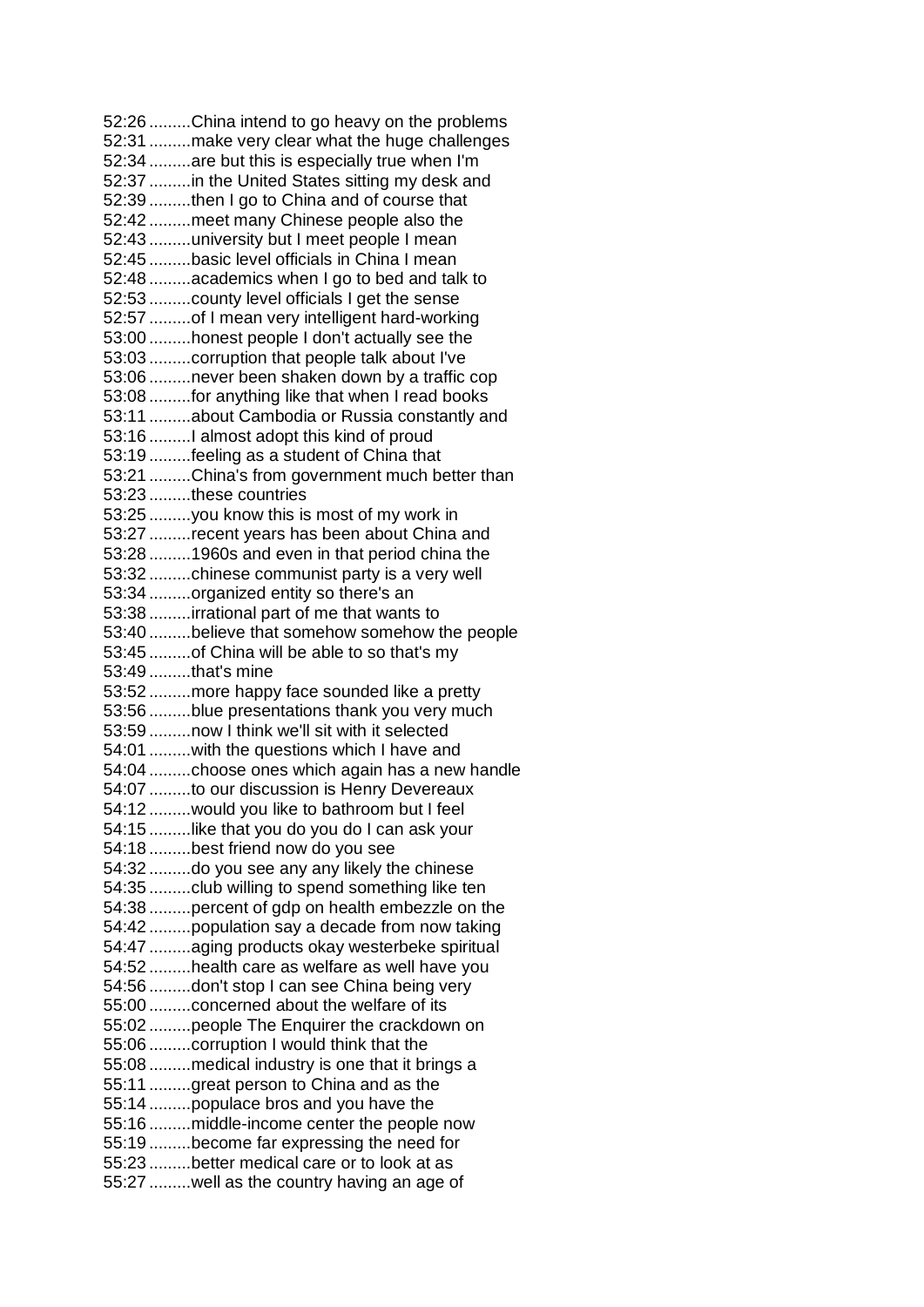55:30 .........population China will have to commit to 55:35 .........developing a larger mammals 55:39 .........Ford's people may be fact that you 55:41 .........believe that it is on their agenda 55:43 .........important ones together with food safety 55:46 .........together the pollution champine this 55:50 .........year has committed to 27 billion dollars 55:55 .........to work on pollution to clear up the 55:58 .........rivers to investigate how they might 56:02 .........improve the air quality to look up your 56:06 .........toxic waste in the area through 56:08 .........factories within the Shanghai are a 27 56:11 .........million not committed of four in five or 56:14 .........ten or twenty year period it's a 56:17 .........three-year commitment that that point 56:18 .........will be spent 56:24 .........I exam to read and health spending was 56:28 .........going off over a year I think though 56:33 .........that there are there are a number of 56:35 .........large social costs which you're going to 56:38 .........have to be met over the next few years 56:40 .........and one of 11 remains and going back to 56:43 .........the questions of inequality who is going 56:46 .........to fund the social rights of the of the 56:50 .........rule who quarters these are migrant 56:53 .........workers and I believe my co-workers who 56:55 .........moved to the cities but and don't have 56:57 .........social rights in their cities they don't 56:58 .........have the right fletchinder go to school 57:00 .........they don't have access to health any 57:04 .........kind of social safety net there is a 57:07 .........general acceptance that this is 57:09 .........monstrously unfair and it's causing all 57:11 .........kinds of additional social problems like 57:13 .........left-behind children children World War 57:15 .........and Indian villages in some cases to the 57:19 .........grandparents in some cases without it 57:22 .........was a terrible case recently suicide of 57:25 .........five young children in that situation of 57:28 .........course a lot of anxiety 57:30 .........the problem is who's going to fund it so 57:33 .........the cities where these people moved are 57:37 .........many of them in debt they don't have the 57:41 .........right disco ball in another local 57:43 .........property tax to support their 57:45 .........expenditure they have to give too much 57:47 .........the government they don't get no back so 57:49 .........there's a fight going on right now Oh 57:51 .........social spending pretty much in all 57:53 .........sectors in China and it's about where 57:56 .........the responsibility will finally devolved 57:58 .........and I think until that is resolved it's 58:01 .........going to be very hard to know in 10 58:03 .........years time huggles purporting to pan out 58:06 .........certainly there's a strong sense that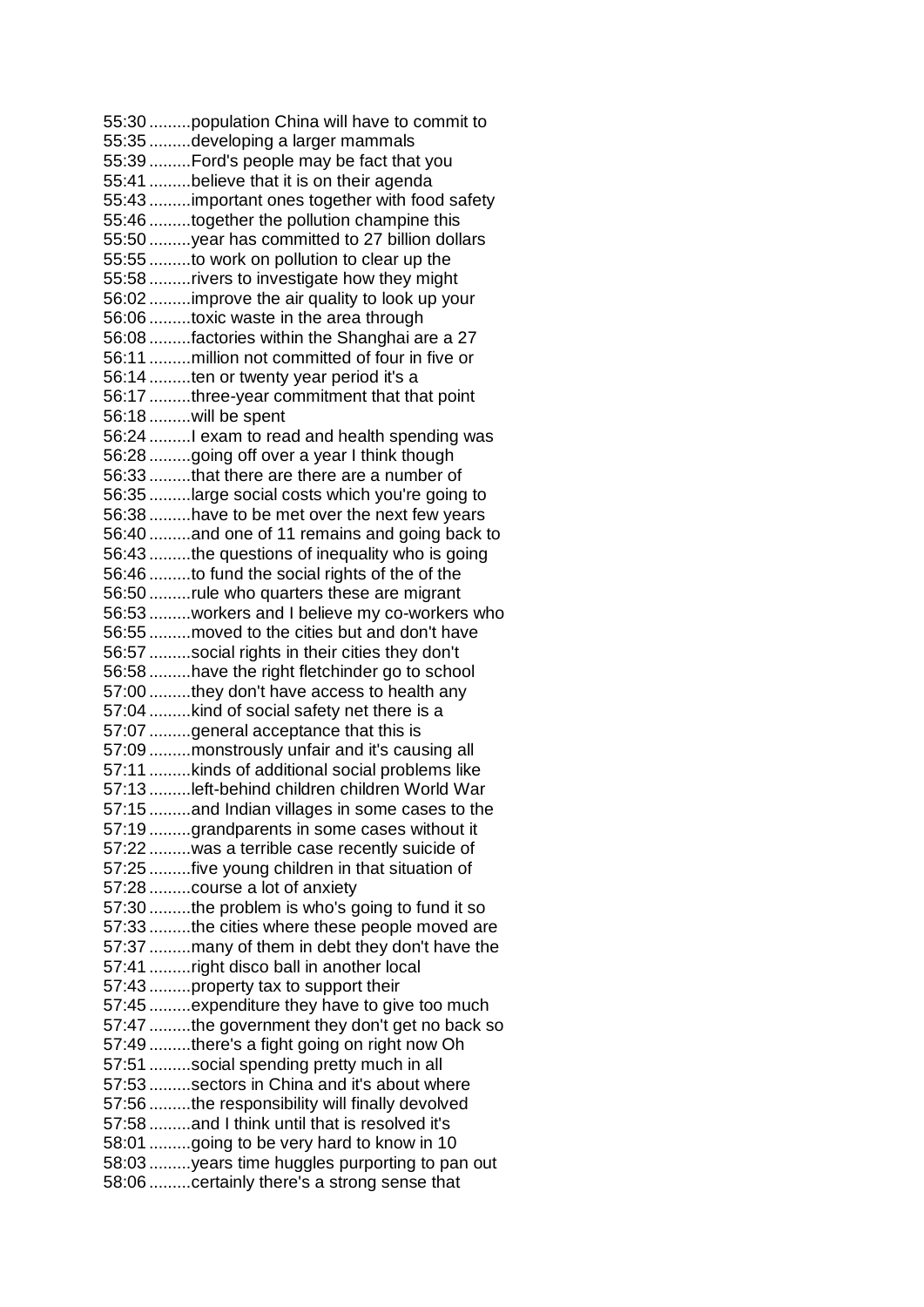58:09 .........it's required but quite welcome 58:17 .........send you now is country Mac yes 58:25 .........given China's political system heavily 58:30 .........influences its economy does that mean 58:33 .........that its economic policy fundamentally 58:37 .........different to that of Western Europe and 58:40 .........North America and if that's the case 58:43 .........then what's the implication for many 58:46 .........theorists of trying to analyze come 58:49 .........healthy challenge I think opium 58:55 .........partially dress that move my comments by 58:58 .........saying that in many respects Chinese 59:00 .........corporate article corporates system 59:03 .........resembles the Japanese statement 59:07 .........coordination between ministries they 59:11 .........have banking system in large 59:12 .........corporations another way which China is 59:16 .........actually different from Japan and 59:18 .........Western economies is that there are 59:22 .........strict capital controls and the banking 59:25 .........system most completely stayed up 59:29 .........what this means is that you're on a bike 59:31 .........legacy until a financial crisis of the 59:34 .........kind that we experienced in the United 59:36 .........States and spread throughout the world 59:39 .........2007-2008 because the government has 59:43 .........needs to recapitalize the banks mean 59:47 .........to bail out in fact they do this more or 59:50 .........less comical basis so it's not going to 59:53 .........be as volatile a kind of economy as you 59:57 .........might expect 60:00 .........businesses result there as we saw 60:04 .........2007-2008 60:07 .........so I guess okay I think we're going to 60:16 .........go straight to your questions quite 60:18 .........refunds is an adult male audience if not 60:23 .........how we turn miss you to what extent is 60:27 .........China's at risk of a property stroke 60:30 .........construction industry bubble bursting at 60:34 .........what can the government do to deal with 60:36 .........this is quite aware of the bubble burst 60:44 .........with real estate the oversupply the cost 60:47 .........of real estate having sword as it has 60:50 .........they have now looked to temper 60:53 .........construction temper building on the new 60:59 .........developments and in fact him shinta 61:01 .........strategy for expansion building railways 61:07 .........building infrastructure to a while China 61:10 .........to get to Pakistan the Silk Road and so 61:14 .........that it might go work through Pullman in 61:17 .........to create a distribution center for 61:20 .........Europe and building railroads through 61:26 .........Siberia up through Canada down to the US 61:30 .........with the concept of outreach expansion 61:34 .........program for their goods and vice versa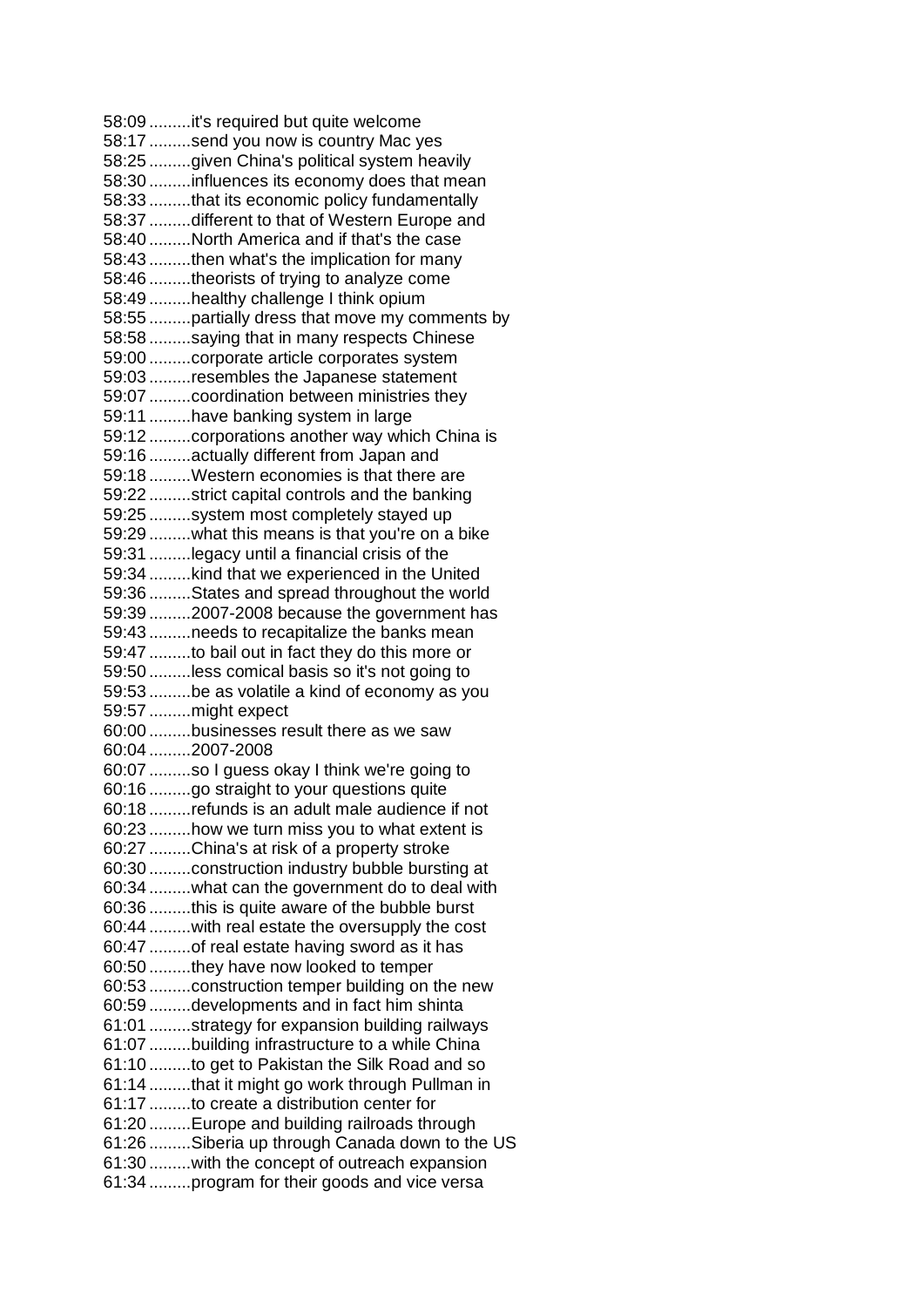61:39 .........the real estate yes there is an 61:43 .........oversupply but my belief is that whilst 61:47 .........the economy may go down to five percent 61:51 .........you still have a thriving economy I 61:55 .........believe in the US for it correctly in my 61:59 .........realm 1.3 and that's an optimistic 62:06 .........perspective so in balance don't I think 62:12 .........we need to look little bit more globally 62:14 .........when we look at at these issues look it 62:17 .........up other countries in how they aren't 62:19 .........there so I'm not as pessimistic about 62:23 .........the outcome of China because again I do 62:27 .........feel that you have a younger generation 62:30 .........people filled with hope who are willing 62:32 .........to still make sacrifice they're willing 62:35 .........to see the roof and the collective 62:38 .........there's a very different concept in 62:41 .........terms of how they are a popular country 62:45 .........mobilize its 62:46 .........it's not even 30 years the natural world 62:49 .........perhaps 20 move this quickly unless you 62:54 .........have 62:55 .........the type of willpower an ability to make 63:00 .........sacrifice and to happen so I I do feel 63:07 .........that I'm one more optimistic might say 63:13 .........because if I look at the water sugar it 63:16 .........is a global problem I've spoken to water 63:21 .........consultants and his concern is 63:24 .........California more so than China because 63:27 .........China doesn't have the old 63:29 .........infrastructure it will have the ability 63:32 .........to create innovation to find new 63:36 .........methodologies it doesn't have to leave 63:40 .........go over old and restructuring with the 63:44 .........new technology new innovation China 63:47 .........probably 63:48 .........an opportunity to bring new resources 63:52 .........for itself others honor 63:58 .........as finalists driving Duke Williams is 64:05 .........not with us but he asked to what extent 64:09 .........would democratization of China as he 64:12 .........voted into environmental improvements 64:15 .........Western democracies do not have an 64:18 .........exemplary record of fossil fuels and 64:21 .........carbon emissions is it ours yeah I am 64:26 .........which are entirely accept the premise of 64:29 .........the question all democracies are the 64:31 .........same with all non democracies the same 64:33 .........it doesn't really stand much examination 64:36 .........so if President for instance European 64:40 .........Union countries are pretty much on 64:41 .........target for meeting at Quixote topics 64:43 .........including Britain Britain is meeting its 64:45 .........clear two targets cuz mrs. able to close 64:47 .........down the coal industry and wait for gas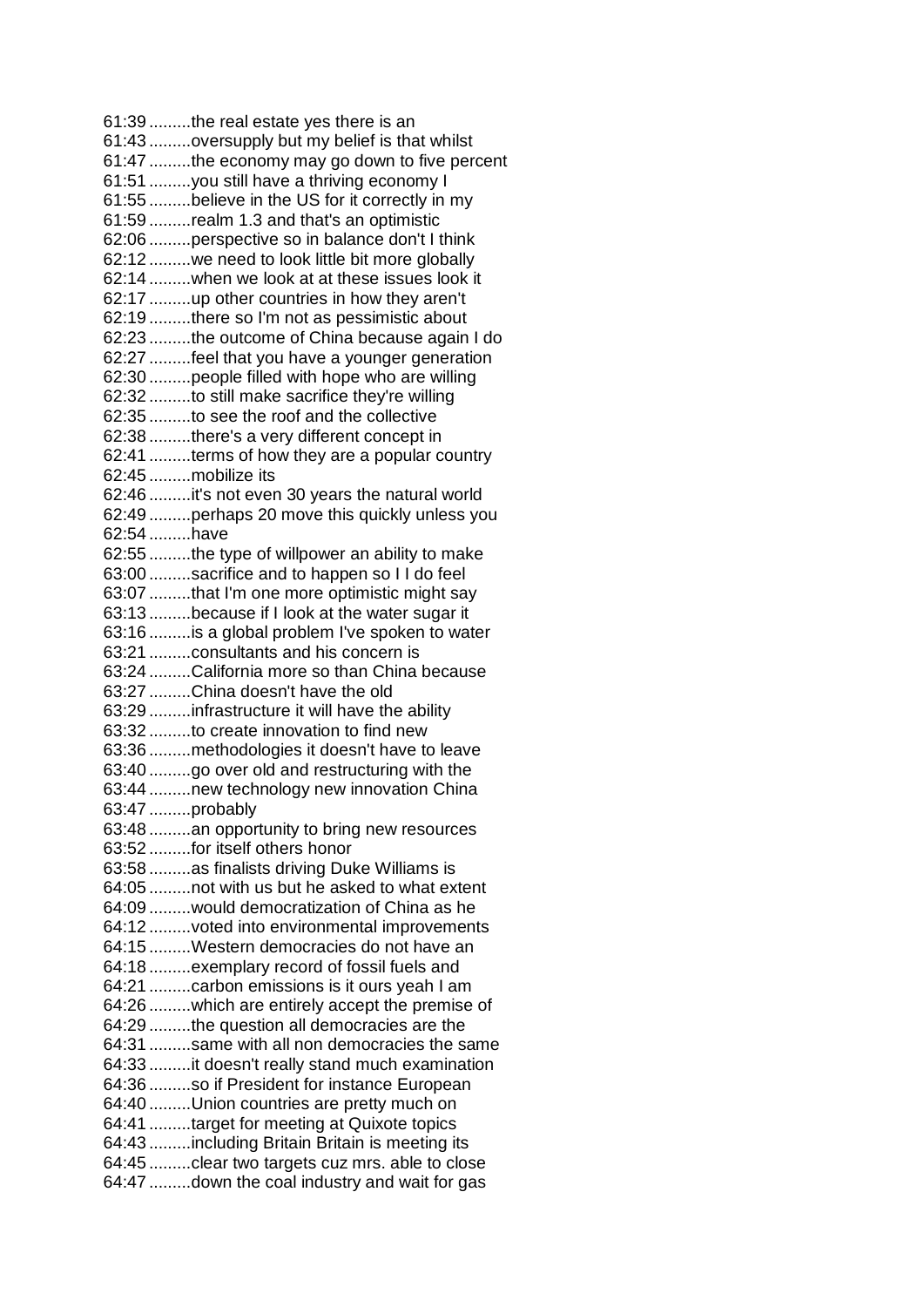64:49 .........entirely different reasons but 64:51 .........nevertheless dalida climate Olivia that 64:55 .........kind of bonus on the other hand Canada 64:58 .........program 65:00 .........I'm not doing too well Australia is not 65:02 .........doing too well an India finds it very 65:05 .........hard to make any decision at all but 65:08 .........exemplary democracies like like Sweden 65:11 .........and Denmark or aiming to be a hundred 65:12 .........percent fossil fuel free in the next 65:14 .........couple of decades so I think you you 65:17 .........know that the show the starting point 65:19 .........that that you know democracies are 65:21 .........performing worse I think it's not 65:23 .........necessarily true on whether 65:27 .........democratization i think i think we 65:29 .........always try to look at the possibility of 65:31 .........reform in China through probably the 65:33 .........wrong lens because we seem to be looking 65:36 .........for a ballot box behind every behind 65:38 .........every under every table it's not going 65:41 .........to happen but but China's system which 65:44 .........is more like responsive authoritarianism 65:47 .........is certainly concerned with public 65:49 .........opinion and it is concerned with the 65:51 .........future and that is it to make decisions 65:54 .........which are going to be more 65:57 .........environmentally friendly and certainly 65:58 .........as I said in my remarks in terms of 66:01 .........climate policy China sees a strategic 66:03 .........opportunity and quite rightly for its 66:07 .........for new technologies I think environment 66:11 .........rather than climate and these are not 66:14 .........same thing and the difficulty I think 66:17 .........that China faces in terms of 66:19 .........this environment is one of governance if 66:23 .........you look at industrial societies that 66:25 .........dick clean up they did so with the 66:27 .........benefit of a robust civil society a 66:30 .........robust legal system so religious could 66:33 .........be taken to court by well-funded NGOs a 66:38 .........freedom of information and a free press 66:40 .........transparency accountability all those 66:42 .........good things which make for governance 66:45 .........what we haven't China's a lot of very 66:47 .........good laws very very poorly applied now 66:50 .........there is some silent in the 13th plan 66:53 .........and a great deal of thought has gone 66:55 .........into this and so we will see reforms of 66:59 .........a governance system which could well 67:00 .........affect an improvement one for instance 67:03 .........is to make officials responsible over 67:07 .........their lifetime could be for the 67:09 .........decisions and the consequences of 67:10 .........decisions that they make rather a good